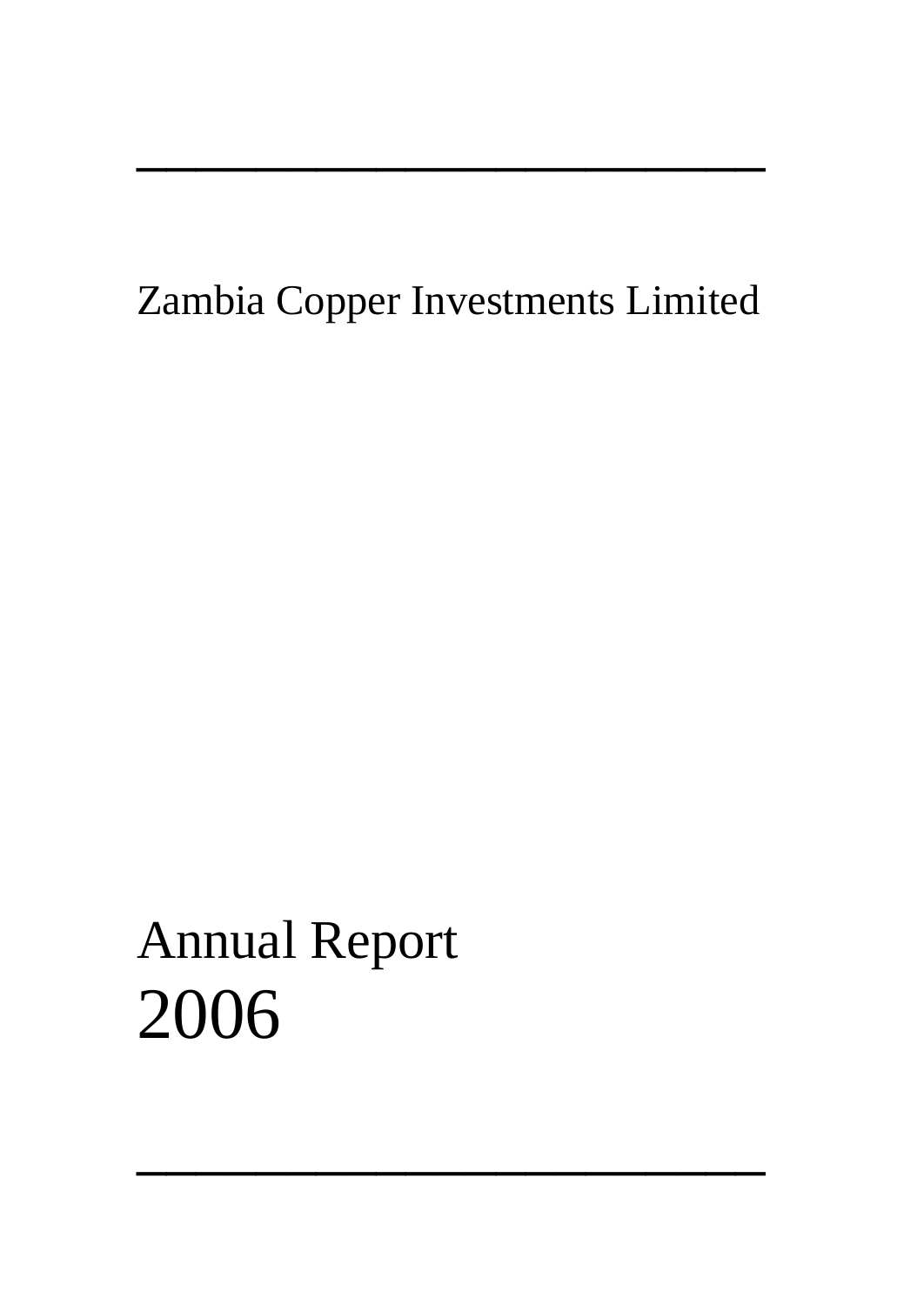## **Chairman's report**

I am pleased to present the Company's audited annual financial statements for the fifteen months ended 31 March 2006. It will be noted that these results reflect a satisfactory consolidated net profit figure of USD 38.5 million, which compares favourably to the USD 13.6 million published for the period ended 31 December 2005.

**\_\_\_\_\_\_\_\_\_\_\_\_\_\_\_\_\_\_\_\_\_\_\_\_\_\_\_\_\_\_\_\_\_\_\_\_\_\_\_\_\_\_\_\_\_\_\_\_\_\_\_\_\_\_\_\_\_\_\_\_\_\_\_\_\_\_\_\_\_\_\_\_\_\_**

Shareholders will recall that, with effect from the date of the acquisition by Vedanta Resources plc ("Vedanta") of 51% of Konkola Copper Mines plc ("KCM"), KCM's accounting status in ZCI's books changed from Subsidiary to Associated Company. In the present financial period, the book cost of the Company's investments in KCM has been increased by the Company's share in the income of KCM, which amounts to USD 37.6 million. The Directors are of the opinion that the present results correctly reflect the Company's 28.4% share in the income of KCM.

The results indicate that while KCM and by extension, the Company, have benefited from the consistently high price of copper over the past 10 months, the Directors are of the view that disappointingly low production levels at KCM have resulted in KCM not having been able to maximise its profitability further by taking advantage of the currently favourable copper market.

The period was marred by the sad passing of the previous Chairman, Jean-Pierre Rozan. This unfortunate event necessitated certain changes to the Company's board and in January 2006, Michel Clerc, Chairman of AMZCI, the association of minority shareholders in France, was elected to the Board. In February 2006, I was elected to assume the position of Chairman of the Company.

The most significant issue that has occupied the attention of the Board as well as that of our shareholders over the past ten months and beyond, is the continuing negotiation with Vedanta resulting from the exercise by Vedanta of its call option in terms of the Vedanta Call Option Deed ("the Deed") over the remaining 28.4% of KCM shares held by ZCI through its wholly owned subsidiary, ZCI Holdings S.A. In August 2005, Vedanta gave notice that it intended to exercise its call option and since that date, the Board of ZCI has attempted to finalise the terms of reference to be submitted to the Independent Bank ("the Bank") for the purposes of settling the letter of engagement and enabling the Independent Bank to progress with the valuation.

The Board is extremely conscious of the fact that this process could be the most significant event in the history of the Company and is making every effort to ensure that the interests of the Company and its shareholders are protected. It is evident from the length of the negotiations to date, that the ultimate outcome of the call option process is substantial for both parties and your Board is mindful of the fact that continued vigilance will be necessary to ensure that the Company's rights and interests are not undermined. The Directors believe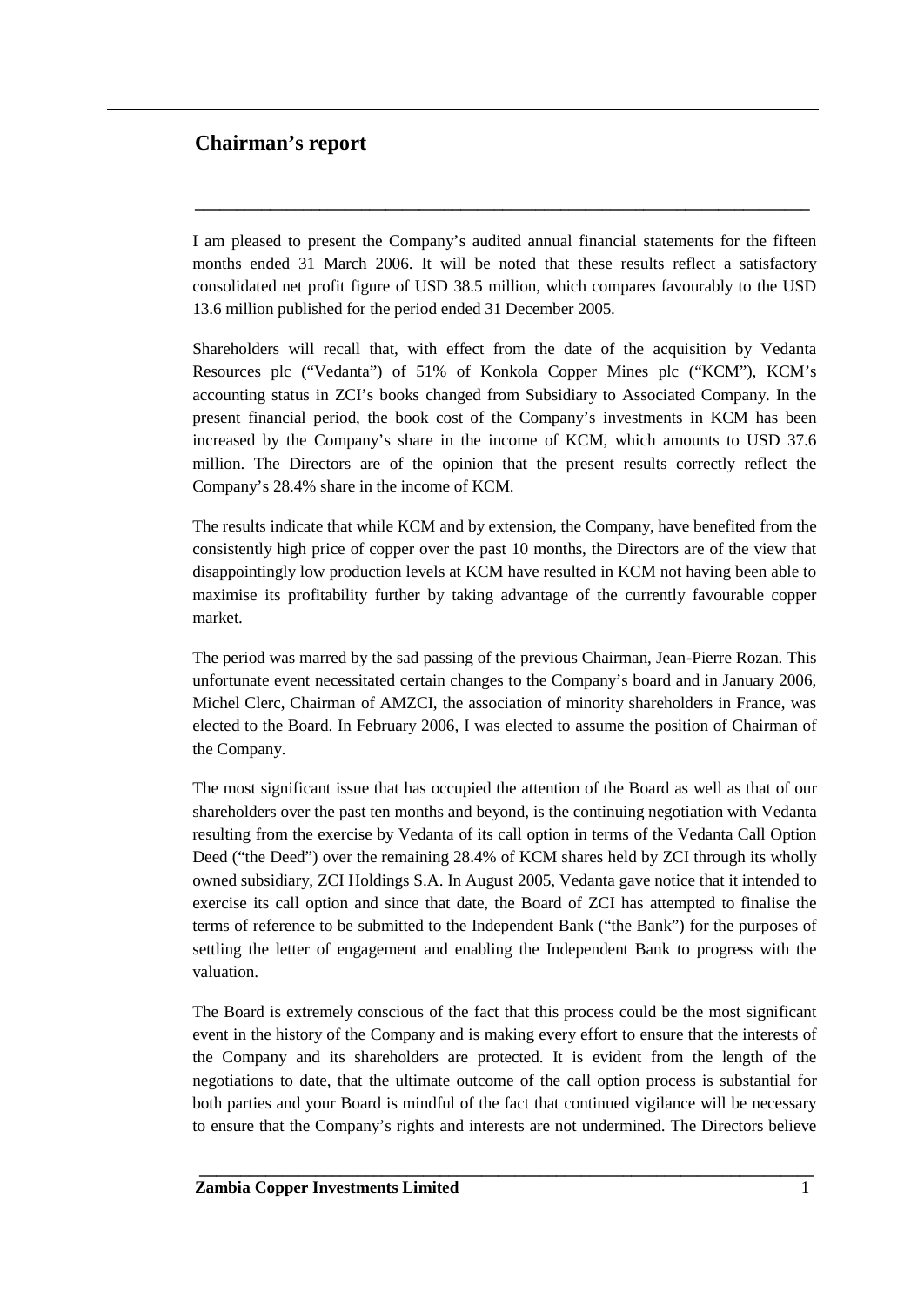## **Chairman's report**

*Continued*

that the appointment of the Bank is likely to be finalised shortly and that the remaining few issues remain to be resolved between Vedanta and the Bank directly, after which further announcements will be made. At that stage, shareholders will be advised of the approximate timing of the valuation and the expected duration of the entire process to its ultimate conclusion.

**\_\_\_\_\_\_\_\_\_\_\_\_\_\_\_\_\_\_\_\_\_\_\_\_\_\_\_\_\_\_\_\_\_\_\_\_\_\_\_\_\_\_\_\_\_\_\_\_\_\_\_\_\_\_\_\_\_\_\_\_\_\_\_\_\_\_\_\_\_\_\_\_\_\_**

Shareholders are reminded that in the event that Vedanta is unwilling to pay the option exercise price as determined by the Bank, it shall not be required to proceed with the associated purchase of ZCI's KCM shares. In terms of the provisions of the Deed, ZCI shall be bound to accept the valuation made by the Bank. As before, shareholders are advised to exercise caution when dealing in ZCI's securities until detailed announcements are made.

**Thomas Kamwendo** *Chairman*

Bermuda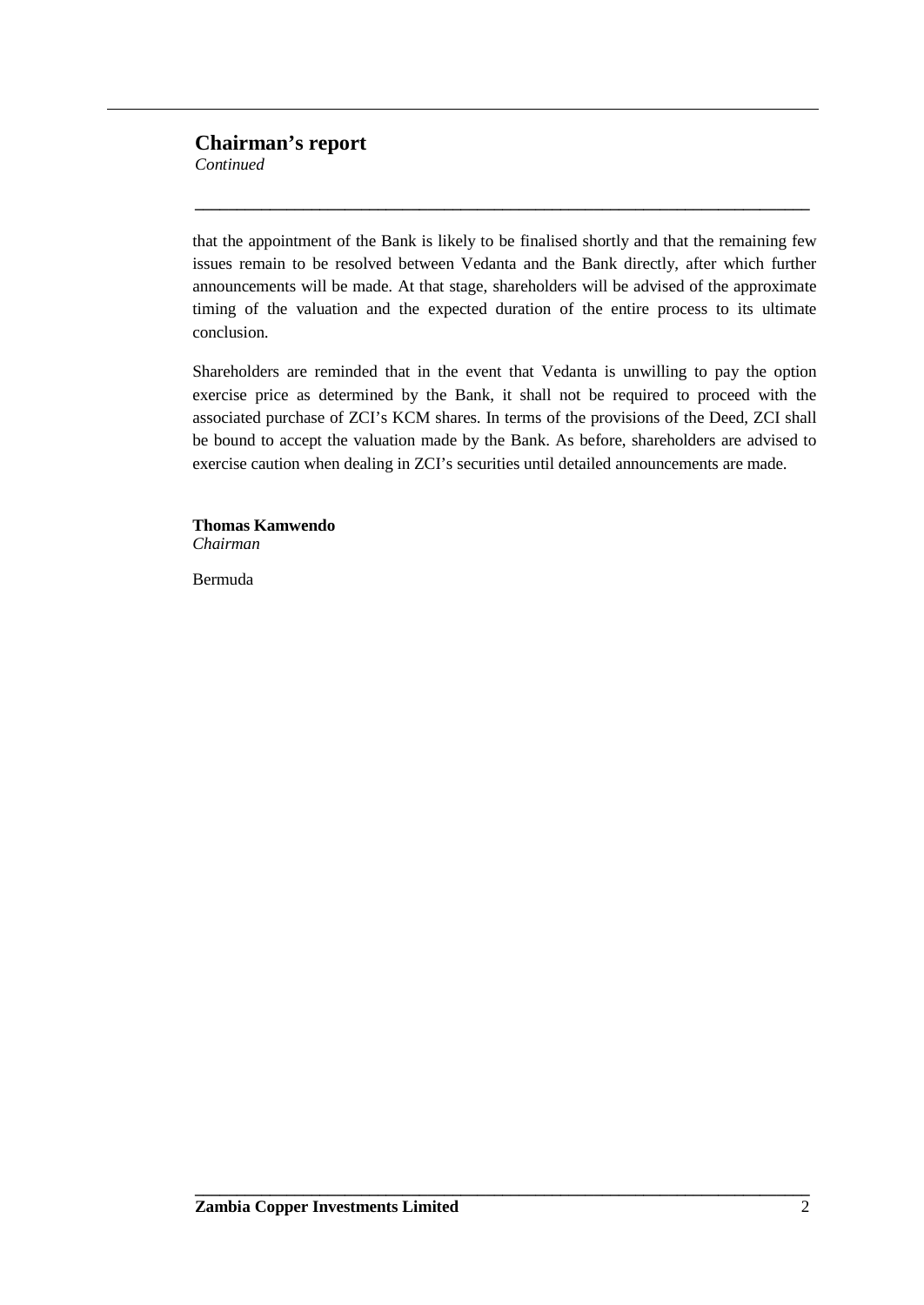#### **Nature of business**

ZCI is Bermudian registered with its primary listing on the JSE Securities Exchange SA (the "JSE"). It has a secondary listing on the Paris Bourse. The Company's major asset is it's holding of 28.4% of the share capital of KCM, a Zambian registered mining company.

**\_\_\_\_\_\_\_\_\_\_\_\_\_\_\_\_\_\_\_\_\_\_\_\_\_\_\_\_\_\_\_\_\_\_\_\_\_\_\_\_\_\_\_\_\_\_\_\_\_\_\_\_\_\_\_\_\_\_\_\_\_\_\_\_\_\_\_\_\_\_\_\_\_\_**

#### **Going concern**

The directors have reviewed the audited consolidated accounts prepared by KCM for the year ending 31 March 2006 and are of the view that these indicate that sufficient funding, ownership and management arrangements have been secured to enable KCM and the Company to continue in operation as going concerns for the foreseeable future. The directors, therefore, consider that the preparation of the financial statements on a going concern basis is appropriate.

## **Dividends**

No dividends were paid or proposed by ZCI in respect of the period ended 31 March 2006*.*

#### **Directors and officers**

During the period the following changes to the composition of the Board occurred:

## *Resignations*

B Ireton (15 March 2005) JP Rozan (Deceased - 19 December 2005)

## *Appointments*

M Clerc (Appointed 18 January 2006)

## *Directorate*

The directors of the Company as at 31 March 2006 were:

#### **Non-Executive**

- T. Kamwendo (Chairman)
- D. Rodier
- S. Georgala
- M. Clerc

Mr T. Kamwendo was elected as chairman on 8 February 2006.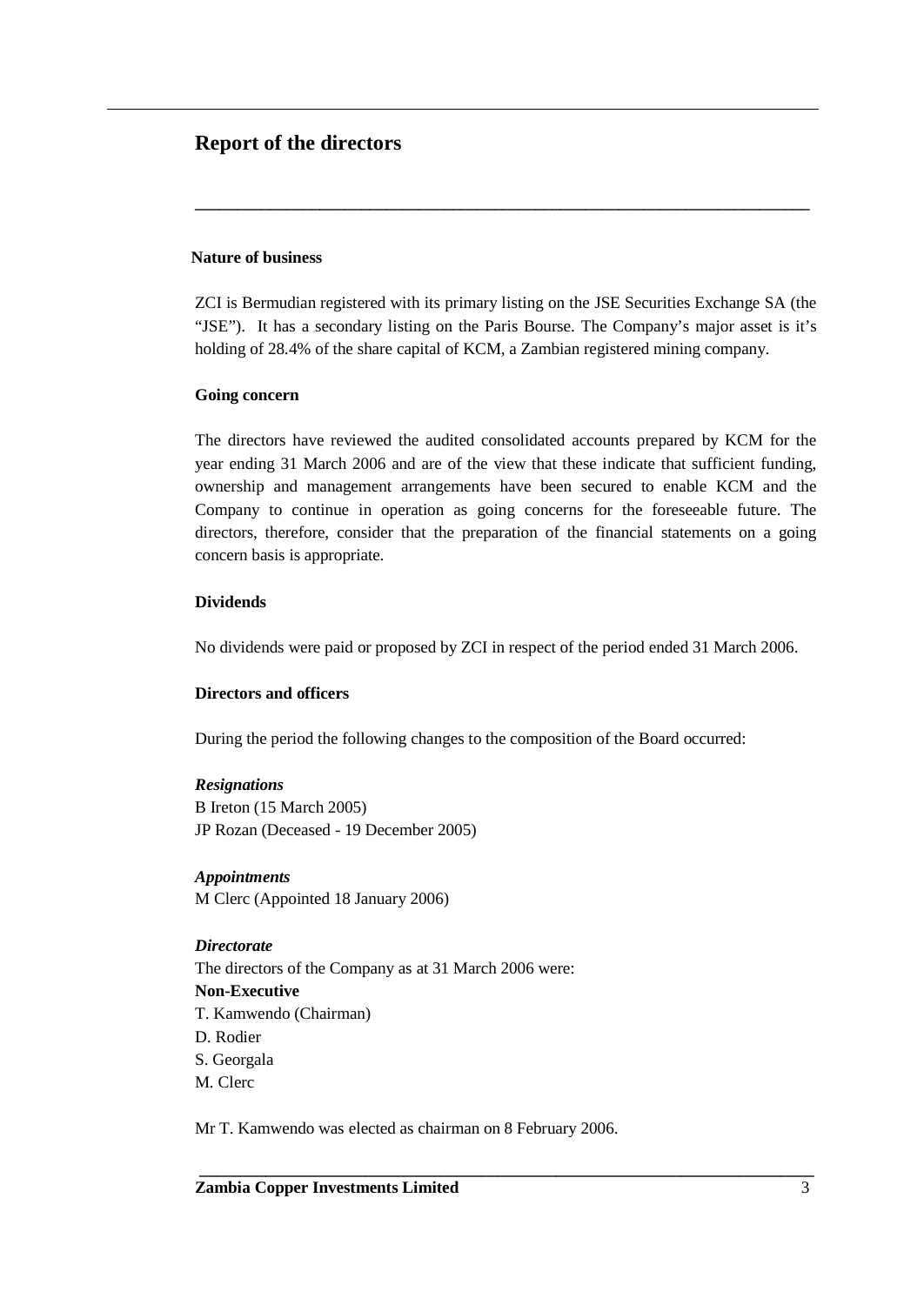*Continued*

#### **Directors meetings and remuneration**

Between 1 January 2005 and 31 March 2006, the ZCI Board met on seven occasions, in addition to the Annual General Meeting, to consider issues of an operational nature, strategy, as well as those having a material effect on ZCI and the Group.

**\_\_\_\_\_\_\_\_\_\_\_\_\_\_\_\_\_\_\_\_\_\_\_\_\_\_\_\_\_\_\_\_\_\_\_\_\_\_\_\_\_\_\_\_\_\_\_\_\_\_\_\_\_\_\_\_\_\_\_\_\_\_\_\_\_\_\_\_\_\_\_\_\_\_**

The total remuneration paid to Directors during the period was USD 195,036, which was allocated as follows:

| <b>B</b> Ireton | <b>USD 5,574</b>  |
|-----------------|-------------------|
| <b>JP</b> Rozan | <b>USD 42,734</b> |
| T. Kamwendo     | <b>USD 49,263</b> |
| D. Rodier       | <b>USD 47,534</b> |
| S. Georgala     | <b>USD 42,201</b> |
| M. Clerc        | <b>USD 7,730</b>  |

All of the current directors retire at the forthcoming annual general meeting in accordance with Bermudian Law and, being eligible, offer themselves for re-election. Subject to such reelection the Board proposes to re-elect T. Kamwendo as Chairman. A brief profile of the Directors is included hereunder:

#### Thomas Kamwendo

Thomas Kamwendo was born on 14 May 1958 in Mpika Zambia. He has a Bachelor of Science degree in Mechanical Engineering obtained from Brighton Polytechnic in the United Kingdom in 1983.

He has more than 20 years experience in the Zambian mining industry having started his professional career as an engineer in what is today KCM's Nchanga Division. He has been CEO of three engineering companies and is currently managing Partner of his own multidisciplinary consulting firm. He has served on the boards of directors of several companies and is also current chairman of two development financing institutions, and is chairman of the Copperbelt Development Foundation.

He served on a Presidential Commission of Enquiry into university education in Zambia. He has previously chaired the Environmental Council of Zambia and was, until December 2005, President of the Engineering Institution of Zambia.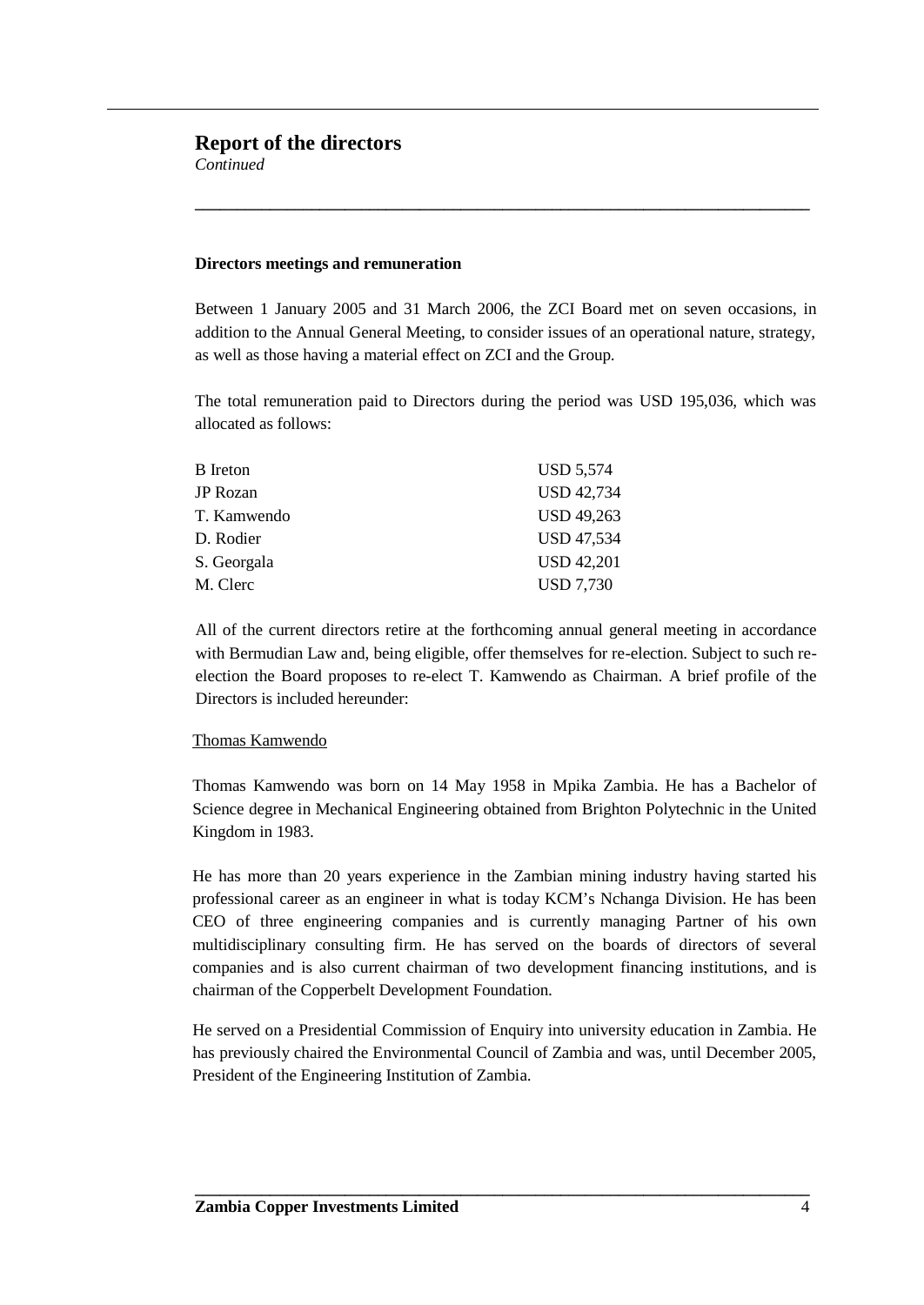*Continued*

## David Rodier

David Rodier was born in Montreal, Canada, on 26 June 1943. He obtained a Bachelor's degree in Metallurgical Engineering from McGill University, Montreal, in 1966.

**\_\_\_\_\_\_\_\_\_\_\_\_\_\_\_\_\_\_\_\_\_\_\_\_\_\_\_\_\_\_\_\_\_\_\_\_\_\_\_\_\_\_\_\_\_\_\_\_\_\_\_\_\_\_\_\_\_\_\_\_\_\_\_\_\_\_\_\_\_\_\_\_\_\_**

He gained his extensive working experience in the non-ferrous industry, starting with Cominco in British Columbia, (now Teck-Cominco) and later for Noranda Inc., where he was employed for 35 years and where he was involved with zinc and copper recycling. His experience includes a wide group of technical and managerial positions in zinc and copper businesses. His most recent positions were: Senior Vice President, Environment Safety and Health at Noranda between 1998 and 2002; Senior Vice President, Copper & Recycling at Noranda between 1995 and 1997; and President of Canadian Electrolytic Zinc between 1992 and 1995.

Mr. Rodier was Noranda's delegate to the World Business Council for Sustainable Development, the International Council for Mining and Metals, the International Zinc Association, the International Copper Association, the Mining Association of Canada and the Canadian Chemical Producers Association. He currently works as Senior Consultant, Sustainability for Hatch Associates, a global engineering company located in Ontario, Canada, which is devoted to the support of the Mining and Metallurgical industries.

## Steven Georgala

Steven Georgala was born in Nelspruit, South Africa on 26 April 1957. He obtained a Bachelor of Commerce degree from the University of Stellenbosch in 1979 and a LL.B. degree from the same University in 1981. He completed his Articles with Webber Wentzel Bowens and was admitted as an Attorney and Notary in June 1984. In 1984 he obtained a Higher Diploma in Company Law from the University of the Witwatersrand. In December 1984, he was posted to the Luxembourg office of Webber Wentzel Bowens where he became a partner of the firm in 1987. The European offices of Webber Wentzel Bowens became Maitland  $\&$  Co in 1993 and Mr. Georgala, now resident in Paris, France continues as a principal of Maitland & Co where he specialises in international tax planning.

## Michel Clerc

Michel Clerc was born in Vernon, France on 27 June 1921. He obtained degrees in Law and Political Science in France and in English literature at Cambridge. Mr. Clerc is a journalist by profession, specializing in financial issues and has had several books published. He is also the former editor of Paris-Match magazine and was manager of Radio Luxembourg. Mr.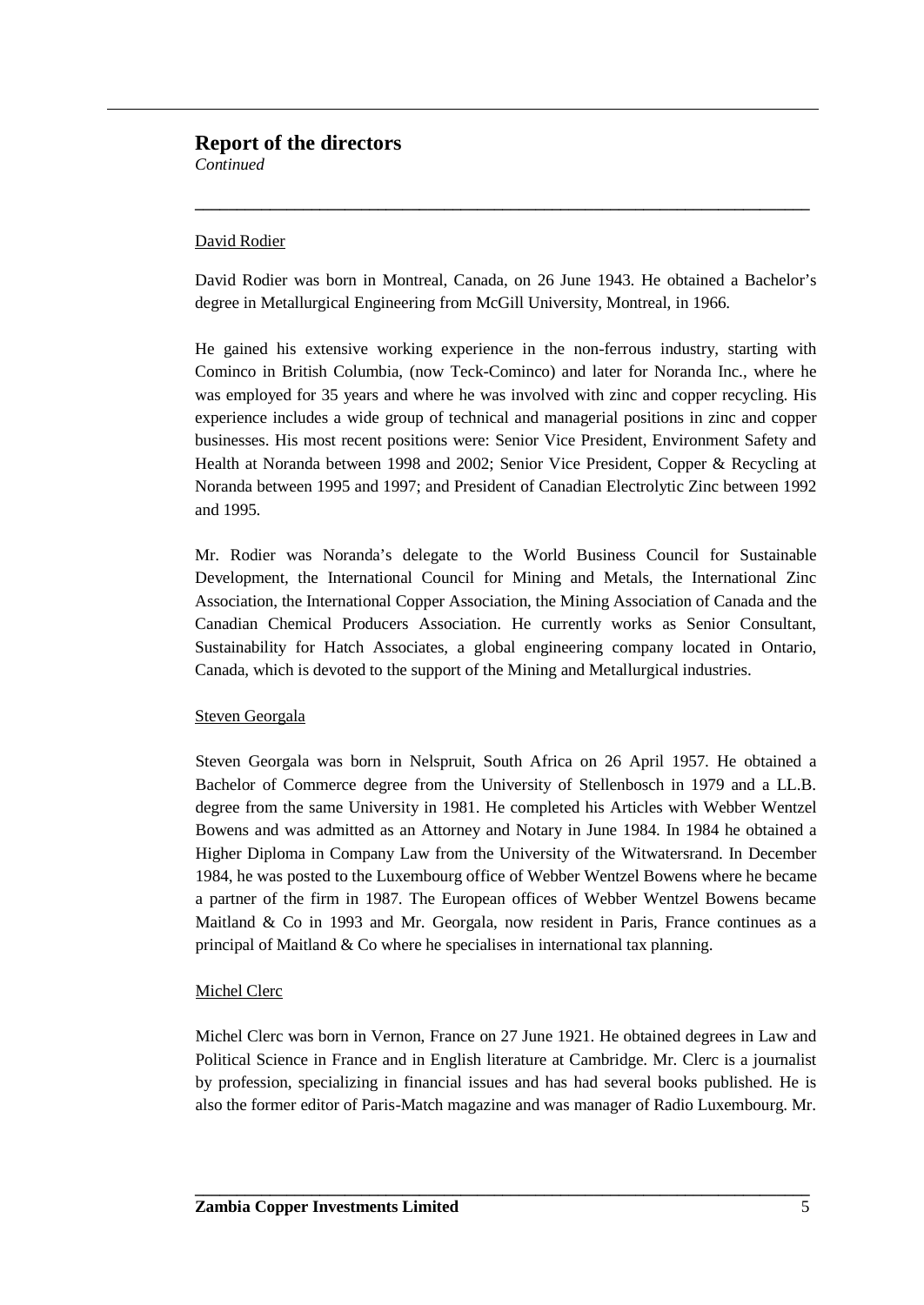*Continued*

Clerc was a founder of AMZCI in 1999, an association of ZCI shareholders in France and is currently the president of this association.

**\_\_\_\_\_\_\_\_\_\_\_\_\_\_\_\_\_\_\_\_\_\_\_\_\_\_\_\_\_\_\_\_\_\_\_\_\_\_\_\_\_\_\_\_\_\_\_\_\_\_\_\_\_\_\_\_\_\_\_\_\_\_\_\_\_\_\_\_\_\_\_\_\_\_**

## **Directors' interests**

At 31 March 2006 the directors held no shares in ZCI, either beneficially or non-beneficially, and did not have any direct or indirect beneficial interests. There are no service contracts granted by ZCI, nor any of its subsidiaries, to any director of ZCI for services as directors, nor were there any contracts or arrangements existing during the financial period which require to be declared in terms of the requirements of the JSE.

#### **Shareholders at 31 March 2006**

Pursuant to the listing requirements of the JSE, to the best knowledge of the directors, and after reasonable enquiry, the spread of shareholders at 31 March 2006 was:

|                                                    | <b>Number of</b><br>shares | <b>Percentage</b><br>holding |
|----------------------------------------------------|----------------------------|------------------------------|
| Non-public shareholders                            |                            |                              |
| <b>Copperbelt Development Foundation</b>           | 55,932,533                 | 44.3%                        |
| Trustees of the KCM Employee Share Ownership Trust | 820,496                    | $0.7\%$                      |
| Public shareholders                                | 69,444,333                 | 55%                          |
|                                                    |                            | 100.0%                       |

At 31 March 2006 the number of public shareholders of the Company was 10,858.

According to the information available to the directors, the following are the only registered shareholders holding, directly or indirectly, more than 5% of ZCI's issued ordinary shares:

|                                   |            | <b>Number of</b> Percentage |
|-----------------------------------|------------|-----------------------------|
|                                   | shares     | holding                     |
| Copperbelt Development Foundation | 55,932,533 | 44.3%                       |
| Sicovam S.A.                      | 41,668,475 | 33.0%                       |
| Strate Ltd                        | 24,633,459 | 19.5%                       |

## **Auditors**

KPMG was appointed as auditor of ZCI at the annual general meeting held on 22 September 2005. They have indicated their willingness to continue in office and, accordingly, a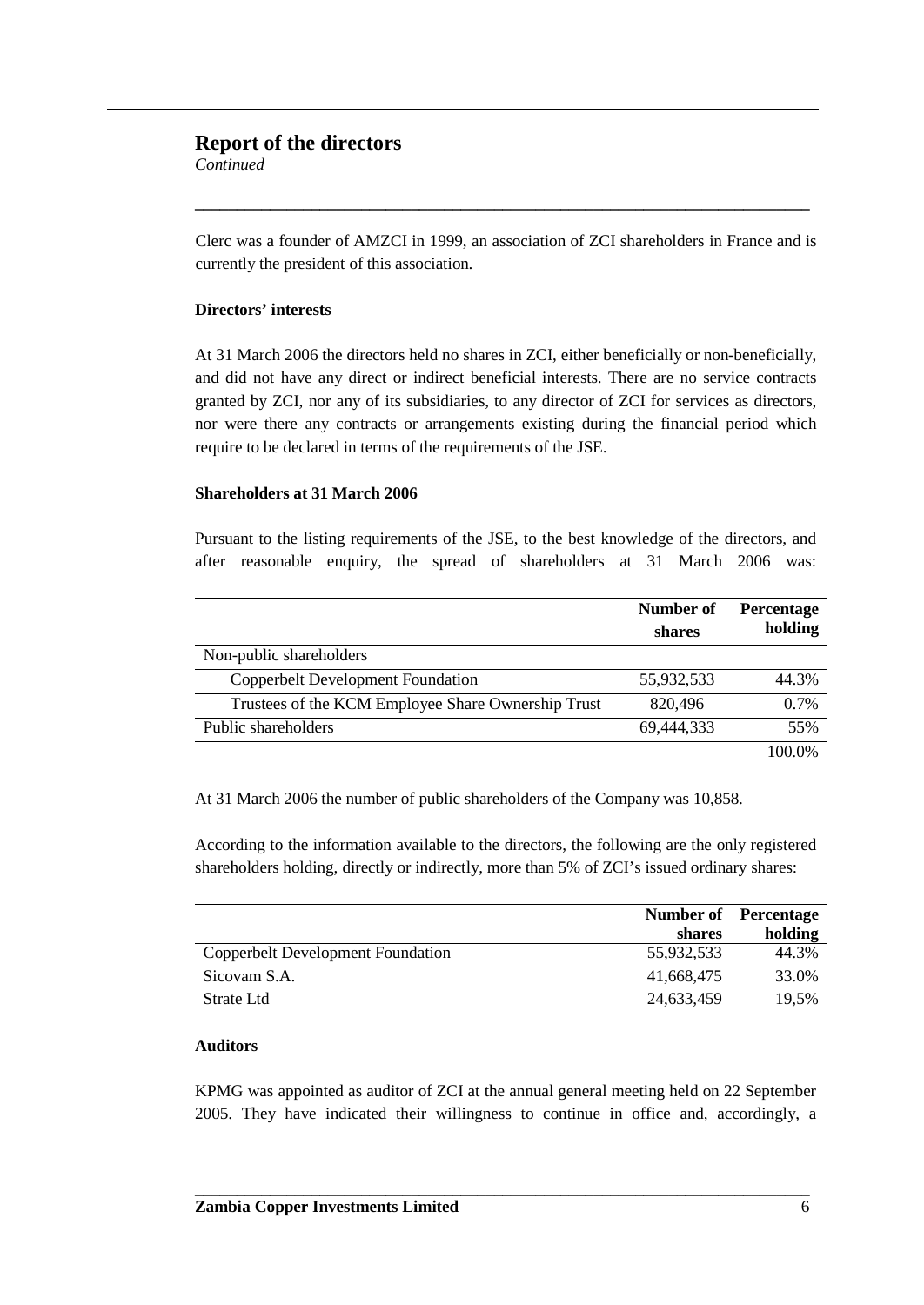*Continued*

resolution for their appointment and the determination of their remuneration will be submitted to the forthcoming annual general meeting.

**\_\_\_\_\_\_\_\_\_\_\_\_\_\_\_\_\_\_\_\_\_\_\_\_\_\_\_\_\_\_\_\_\_\_\_\_\_\_\_\_\_\_\_\_\_\_\_\_\_\_\_\_\_\_\_\_\_\_\_\_\_\_\_\_\_\_\_\_\_\_\_\_\_\_**

## **Annual General Meeting**

The annual general meeting will be held at 11h00 on Wednesday 16 August 2006. The notice convening the meeting is set out on page 30/31 of this report.

**By Order of the Board**

John Mills **Company Secretary Luxembourg** 17 July 2006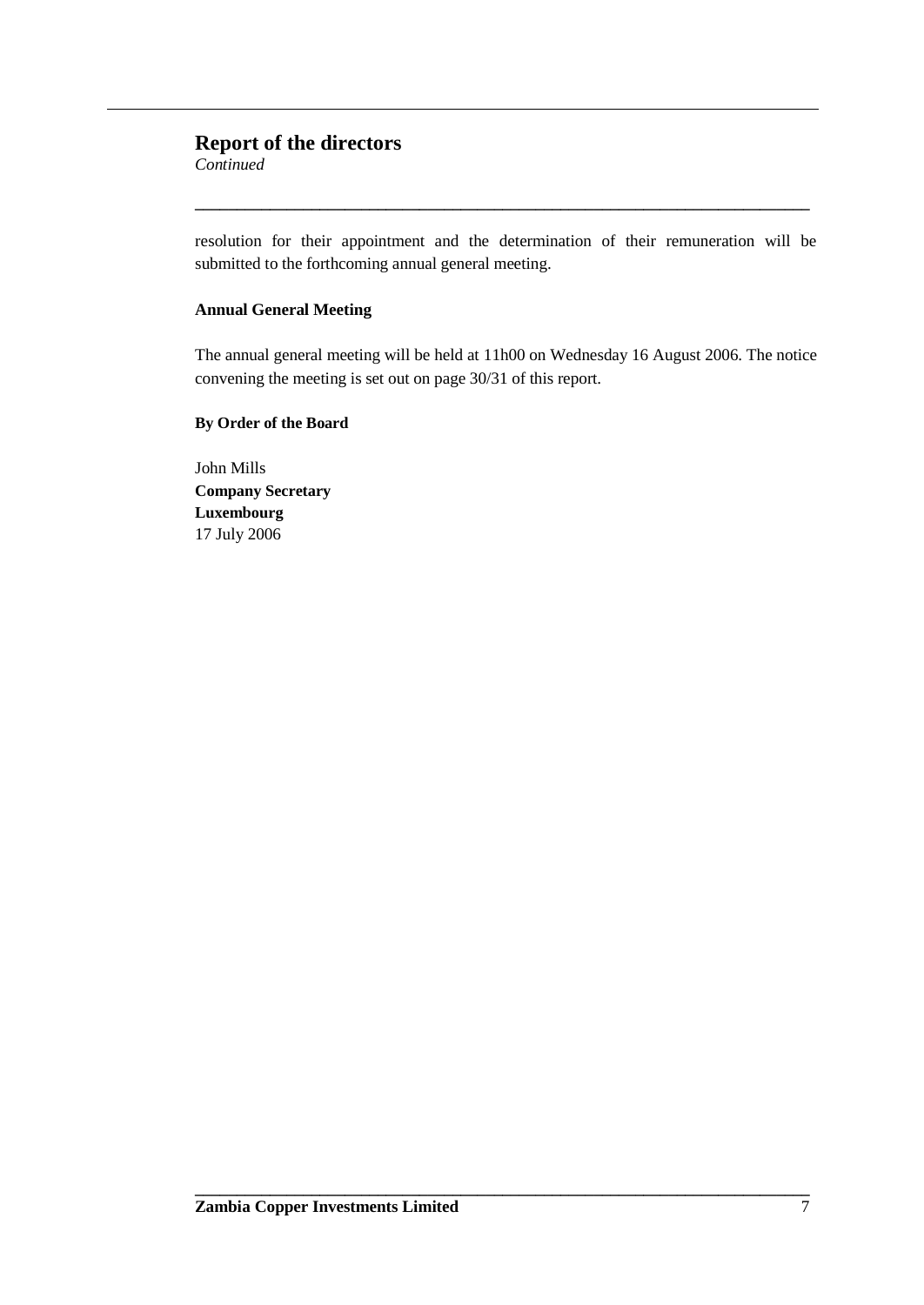ZCI is committed to the principles of openness, integrity and accountability as advocated in the South African King II Report on Corporate Governance. The directors endorse the Code of Corporate Practices and Conduct (the "Code"), as set out in the King II Report. KCM, both while it remained an operating subsidiary of ZCI as well as thereafter, is also committed to upholding these principles.

**\_\_\_\_\_\_\_\_\_\_\_\_\_\_\_\_\_\_\_\_\_\_\_\_\_\_\_\_\_\_\_\_\_\_\_\_\_\_\_\_\_\_\_\_\_\_\_\_\_\_\_\_\_\_\_\_\_\_\_\_\_\_\_\_\_\_\_\_\_\_\_\_\_\_**

## **Application**

Having regard to the fact that the Company has no employees or administrative infrastructure of its own, many of the requirements of the Code are not applicable to it. Given that the Company is a minority shareholder of KCM, the Directors of ZCI are of the view that Vedanta, as KCM's controlling shareholder, will ensure that suitable procedures will be implemented and maintained to ensure that KCM complies insofar as is practical and appropriate, with the UK Combined Code on Corporate Governance, which is largely equivalent to the Code in respect of companies listed on the London Stock Exchange.

## **Annual financial statements**

The directors are responsible for the preparation, integrity and fair presentation of the financial statements and it is the responsibility of the independent auditors to report thereon. In preparing the annual financial statements the Company has used appropriate accounting policies consistently, supported by reasonable and prudent judgement and estimates and has complied with all statutory requirements and all applicable accounting standards, including International Financial Reporting Standards.

## **Board of directors**

As at 31 March 2006, the Company's board of directors consisted of four non-executive directors. The board retains full and effective control over the Company. To fulfil their responsibilities, the Company's board of directors has access to accurate, relevant and timely information and to the advice and services of the company secretary who is responsible to the board for ensuring the board procedures are followed. In addition, the directors are entitled to obtain independent professional advice at the Company's expense, should they deem this necessary.

The KCM board of directors met on various occasions during the period to consider issues of operational strategy, capital expenditure, major projects and other matters having a material effect on KCM. Regular presentations on key issues have been made by the Group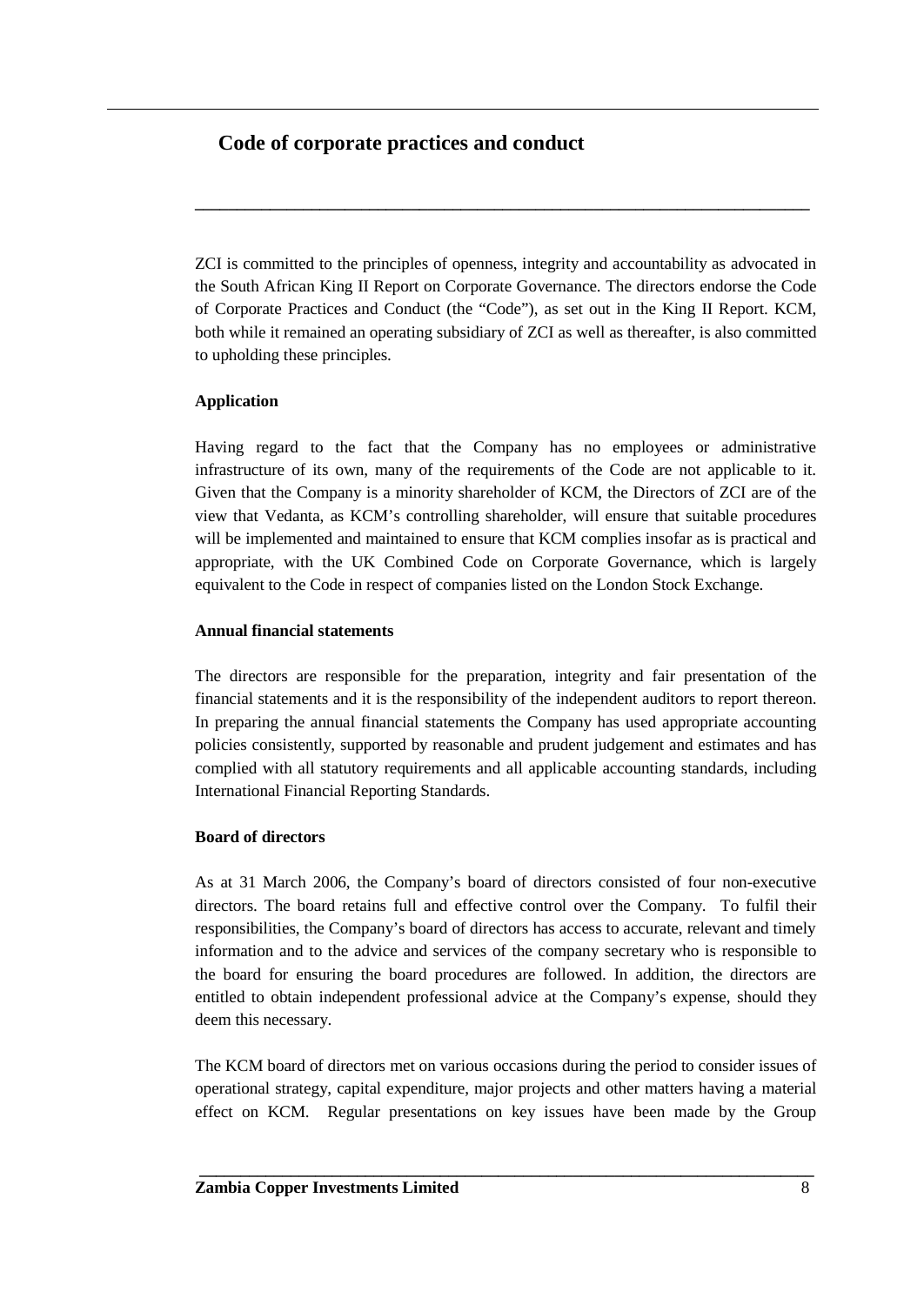*Continued*

Management to the Board and, where applicable, to the Shareholders. Post the Vedanta transaction, the Board of KCM was reconstituted to comprise one executive director and up to nine non-executive directors, of which two are appointed by ZCI. The chairman of the KCM board is a non-executive director and the executive director is KCM's chief executive officer. The KCM board reserves to itself a range of key issues and decisions, to ensure that it retains proper direction and control of KCM. Non-executive directors are individuals of high calibre with diverse backgrounds and expertise, which ensures that their views carry significant weight in deliberations and decisions.

**\_\_\_\_\_\_\_\_\_\_\_\_\_\_\_\_\_\_\_\_\_\_\_\_\_\_\_\_\_\_\_\_\_\_\_\_\_\_\_\_\_\_\_\_\_\_\_\_\_\_\_\_\_\_\_\_\_\_\_\_\_\_\_\_\_\_\_\_\_\_\_\_\_\_**

## **KCM Directors and officers**

During the period the following changes to the composition of the KCM Board occurred:

On 18 May 2005, Mr. TD Kamwendo was appointed by ZCI Holdings S.A as director replacing Mr. B R Ireton who resigned on 15 March 2005. Following the resignation of Mr. P E Sydney-Smith as director on 30 August 2005, Vedanta appointed Mr. D Jhaveri to the KCM Board on same date.

## *Directorate*

The directors of KCM as at 31 March 2006 were:

N Agarwal (Chairman) K K Kaura (Vice Chairman) C V Krishnan (CEO & Managing Director) D Bandyopadhyay (Resident Director) S Georgala G K Chibuye J M D Patterson L Nkhata T D Kamwendo D Jhaveri

## **SHEQ Committee**

The KCM Safety, Health, Environment and Quality ("SHEQ") Committee is responsible for developing framework policies and guidelines for safety, health, environment, social management and quality assurance and ensuring the progressive implementation of the same throughout KCM in working towards internationally accepted standards and best practices. The Committee is also responsible for addressing SHEQ risks and impacts in a systematic,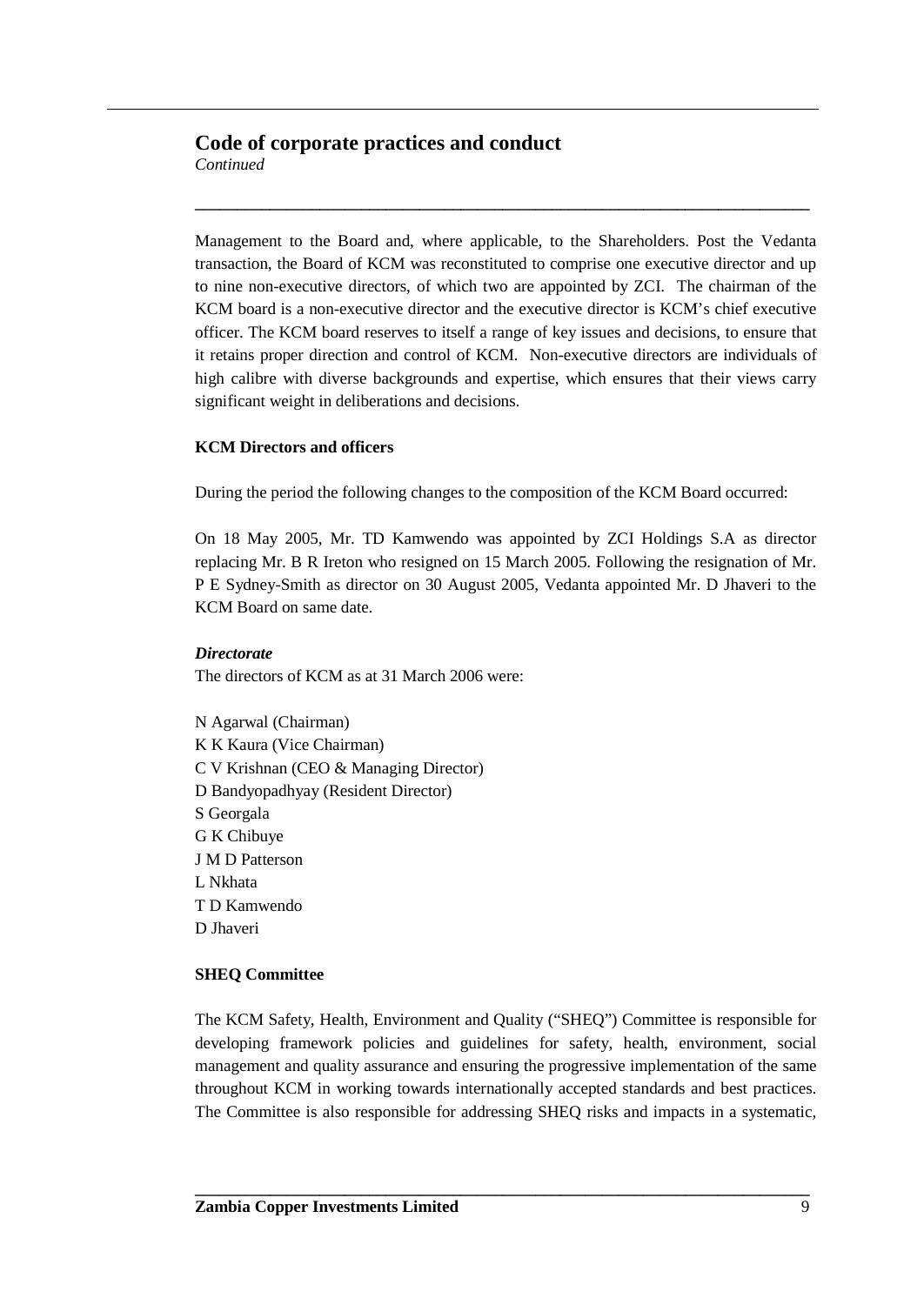*Continued*

comprehensive and businesslike manner and for promoting good relationships with the communities in which KCM operates.

**\_\_\_\_\_\_\_\_\_\_\_\_\_\_\_\_\_\_\_\_\_\_\_\_\_\_\_\_\_\_\_\_\_\_\_\_\_\_\_\_\_\_\_\_\_\_\_\_\_\_\_\_\_\_\_\_\_\_\_\_\_\_\_\_\_\_\_\_\_\_\_\_\_\_**

The overall safety performance for the year 2005-06 was satisfactory. The year recorded a reduction in the number of accident incidents of about 41%. KCM continued to be legally compliant in all areas of Occupational Medicine, Audiometry and Occupational Hygiene. Further, KCM obtained the OHSAS 18001 accreditation for Safety and Occupational Health from the British Safety Council making it the first mining company in Zambia to obtain such accreditation.

## **Audit Committee**

The KCM Audit Committee comprising solely of Non-Executive Directors and Alternate Directors is responsible, inter alia, for the review of the procedures and policies of internal control, the review of the measures taken by Management in mitigating risk, the regular review of the adjudication of tenders and award of contracts in ensuring that they comply with the intent of the Shareholders Agreement, the review of any statement on ethical standards for KCM, the review of the accounting principles, policies and practices adopted in the preparation of the statutory financial statements and the consideration of the appointment of external Auditors.

#### **Remuneration Committee**

The KCM Remuneration Committee of the Board is responsible, inter alia, for considering, reviewing and making recommendations to the Board on remuneration packages and related matters of Executive Management Team members and periodically for reviewing ongoing appropriateness and relevance of remuneration policy for all employees of KCM.

#### **Executive Committee**

The KCM Executive Management Team is empowered and responsible for implementing the strategies and policies determined by the Board, managing the business and affairs of the KCM Group, prioritising the allocation of capital, technical and human resources and establishing best management practices.

## **Internal control**

The Internal Audit Department of KCM is empowered by the Audit Committee, as per a Board approved Internal Audit Charter, to report on and make Management aware of the effectiveness of the internal control systems applicable to both operations and finance. The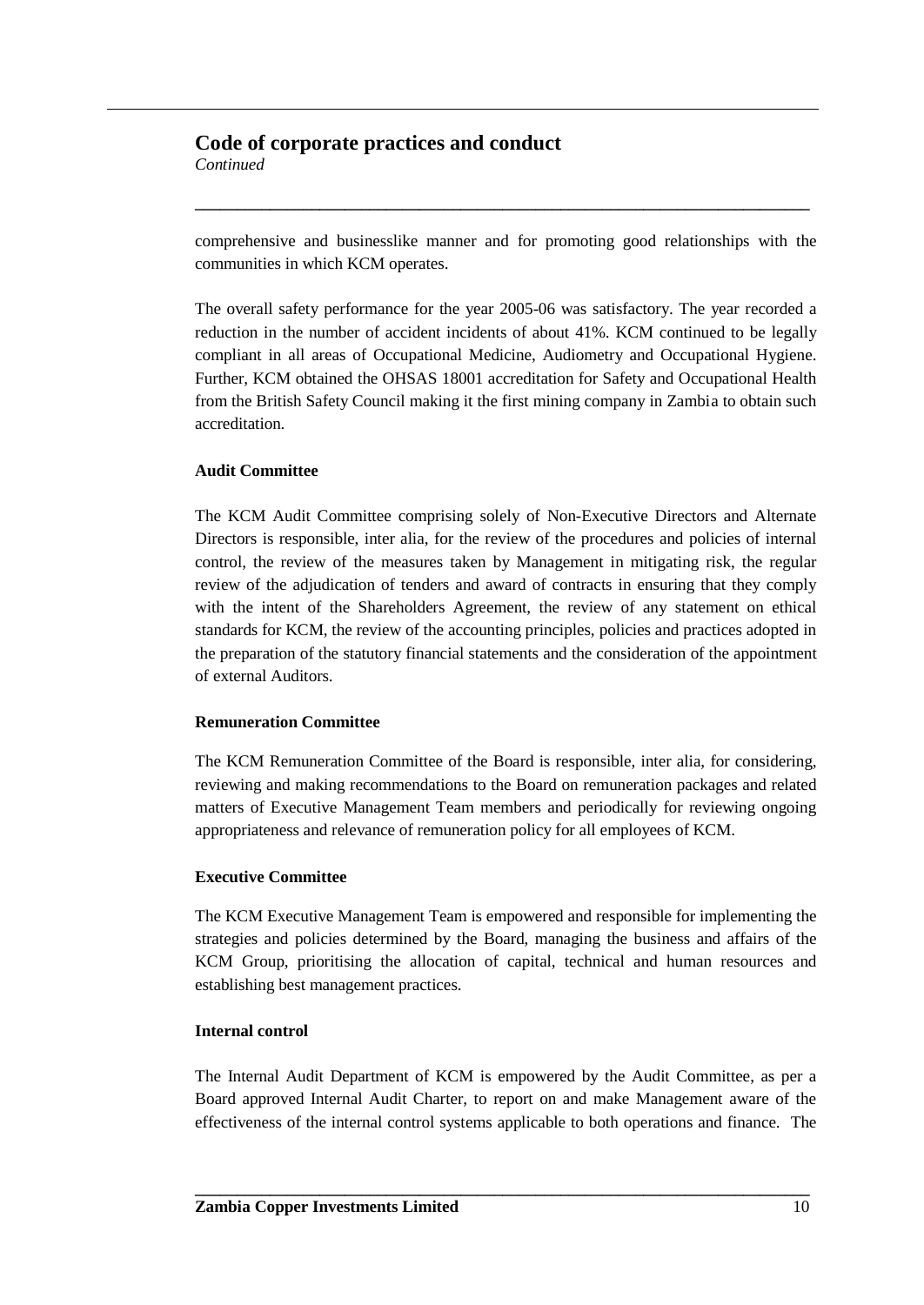*Continued*

control systems are designed to safeguard KCM's assets, maintain proper accounting records, ensure mitigation of operating risks and ensure the reliability of management and financial information produced by KCM.

**\_\_\_\_\_\_\_\_\_\_\_\_\_\_\_\_\_\_\_\_\_\_\_\_\_\_\_\_\_\_\_\_\_\_\_\_\_\_\_\_\_\_\_\_\_\_\_\_\_\_\_\_\_\_\_\_\_\_\_\_\_\_\_\_\_\_\_\_\_\_\_\_\_\_**

The Headline Risk Areas of KCM are reviewed on a bi-annual basis under the Combined Code and appropriate action plans are implemented to mitigate identified high impact and high likelihood risks.

## **Code of conduct**

The Company and KCM require that all directors and employees conduct themselves with honesty and integrity in all business practices to achieve the highest standard of ethical behaviour. In accordance with this objective, KCM has adopted a code of ethics to provide a clear guide as to the behaviour expected of directors and employees.

## **Significant Events at KCM**

During the period, KCM decided to implement the Konkola Deep Mining Project (KDMP) at a total estimated cost of approximately US\$ 400 million. All necessary clearances from the Government of the Republic of Zambia ("GRZ") including environmental clearances were obtained.

KCM also initiated the construction of a new smelter at Nchanga, which will employ direct blister technology provided by Outokumpu Technology OY Finland. The direct blister technology will have the ability to treat low energy Konkola and Nchanga concentrates on a stand-alone basis.

The KCM Directors reported that KCM experienced a ten (10) day work stoppage arising from workers agitation in July 2005, which adversely affected production.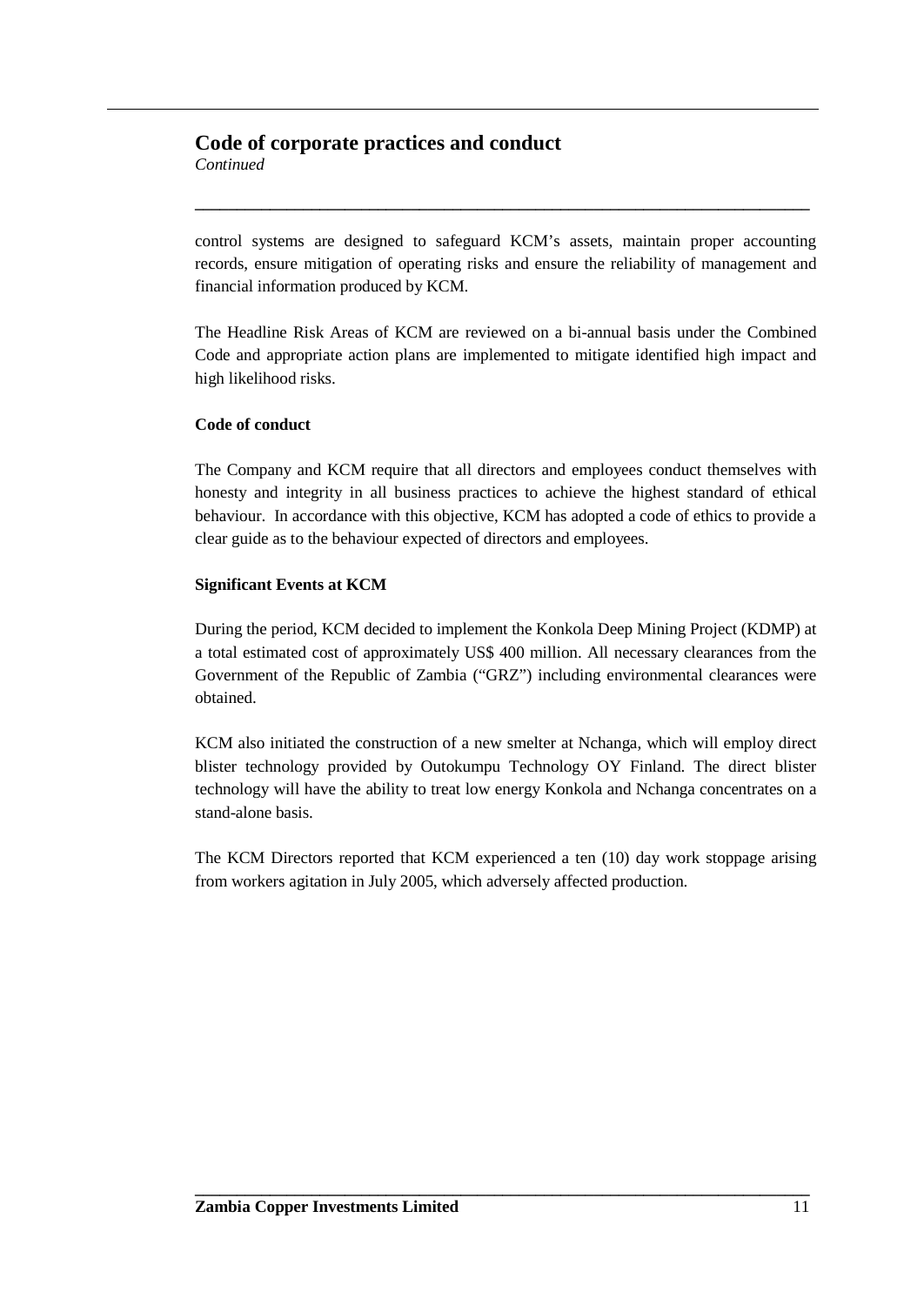## **Consolidated Income Statement**

*for the period 1 January 2005 to 31 March 2006 expressed in thousands of US Dollars*

|                                                  | <b>Notes</b> | 1 January 2005<br>to 31 March<br>2006 | Year ended<br>31 December<br>2004<br>(restated) |
|--------------------------------------------------|--------------|---------------------------------------|-------------------------------------------------|
| Turnover<br>Cost of sales                        | 4,5          |                                       | 440,649<br>(300, 638)                           |
| <b>Gross Profit</b>                              |              |                                       | 140,011                                         |
| Other operating expenses                         |              |                                       | (62,020)                                        |
| Depreciation                                     |              |                                       | (12, 412)                                       |
| <b>Profit from operations</b>                    |              |                                       | 65,579                                          |
| Other income                                     |              |                                       | 2,485                                           |
| Finance income                                   | 9            | 2,248                                 | 30                                              |
| Interest expense                                 |              |                                       | (1, 331)                                        |
| General and administration expenses              |              | (1, 359)                              | (1,090)                                         |
| Loss on sale of investment in subsidiary company |              |                                       | (3,097)                                         |
| Income from associated companies                 | 16           | 37,640                                | 25,093                                          |
| Exceptional item                                 | 6            |                                       | (9,763)                                         |
| <b>Profit before taxation</b>                    |              | 38,529                                | 77,906                                          |
| Taxation                                         | 10           | (76)                                  | (85)                                            |
| Profit for the period / year                     |              | 38,453                                | 77,821                                          |
| Attributable to:                                 |              |                                       |                                                 |
| <b>Equity holders</b>                            |              | 38,453                                | 54,311                                          |
| Minority interest                                |              |                                       | 23,510                                          |
| Profit for the period / year                     |              | 38,453                                | 77,821                                          |
|                                                  |              | per ordinary share in US cents        |                                                 |
| Headline profit before exceptional items         |              |                                       |                                                 |
| and amortisation and impairment of goodwill      | 8            | 30.47                                 | 50.77                                           |
| <b>Exceptional</b> items                         | 6            |                                       | (7.73)                                          |
| Net profit                                       | $\,$ 8 $\,$  | 30.47                                 | 43.04                                           |

**\_\_\_\_\_\_\_\_\_\_\_\_\_\_\_\_\_\_\_\_\_\_\_\_\_\_\_\_\_\_\_\_\_\_\_\_\_\_\_\_\_\_\_\_\_\_\_\_\_\_\_\_\_\_\_\_\_\_\_\_\_\_\_\_\_\_\_\_\_\_\_\_\_\_**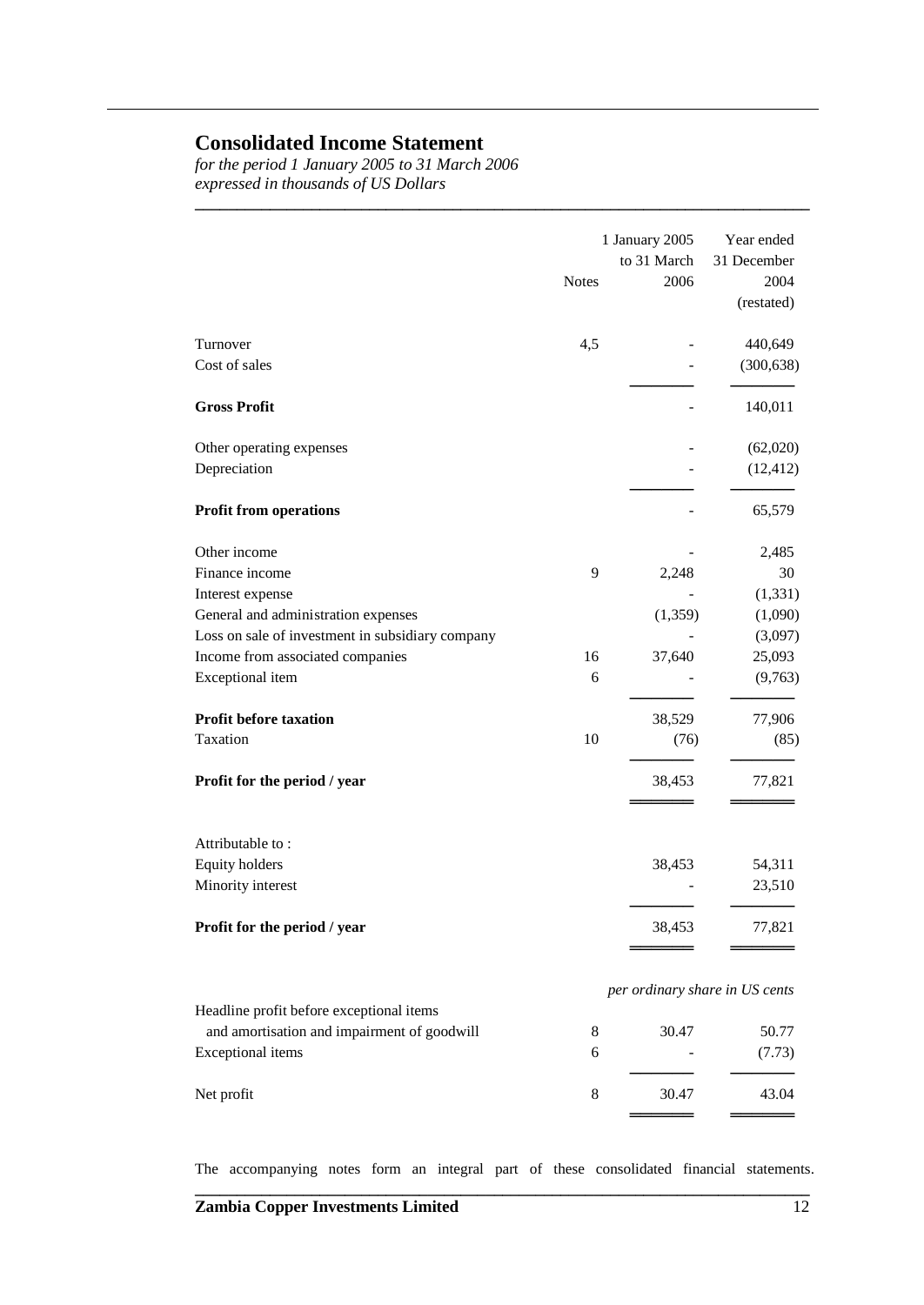## **Consolidated Balance Sheet**

*as at 31 March 2006 expressed in thousands of US Dollars*

| <b>Notes</b>                                 | 31 March<br>2006 | 31 December<br>2004<br>(restated) |
|----------------------------------------------|------------------|-----------------------------------|
| <b>Non-current assets</b>                    |                  |                                   |
| 11<br>Long term accounts receivable          | 9,477            | 12,910                            |
| Investment in associated companies<br>16     | 84,502           | 61,282                            |
|                                              | 93,979           | 74,192                            |
| <b>Current assets</b>                        |                  |                                   |
| Available for sale investment<br>12          | 2,842            |                                   |
| Accounts receivable<br>13                    | 5,296            | 4,892                             |
| Cash and cash equivalents<br>14              | 4,066            | 3,120                             |
|                                              | 12,204           | 8,012                             |
| <b>Current liabilities</b>                   |                  |                                   |
| Accounts payable and accrued liabilities     | (260)            | (356)                             |
| Net current assets                           | 11,944           | 7,656                             |
| <b>Total assets less current liabilities</b> | 105,923          | 81,848                            |
| <b>Net assets</b>                            | 105,923          | 81,848                            |
| <b>Capital and reserves</b>                  |                  |                                   |
| Capital<br>15                                | 334,547          | 334,547                           |
| 12<br>Revaluation reserve                    | 42               |                                   |
| Deficit on hedging reserve<br>16             | (14, 420)        |                                   |
| Accumulated deficit                          | (214, 246)       | (252, 699)                        |
| Shareholders' equity                         | 105,923          | 81,848                            |

**\_\_\_\_\_\_\_\_\_\_\_\_\_\_\_\_\_\_\_\_\_\_\_\_\_\_\_\_\_\_\_\_\_\_\_\_\_\_\_\_\_\_\_\_\_\_\_\_\_\_\_\_\_\_\_\_\_\_\_\_\_\_\_\_\_\_\_\_\_\_\_\_\_\_**

Approved by the board of directors, dated 13 July 2006: T. Kamwendo, director, S. Georgala, director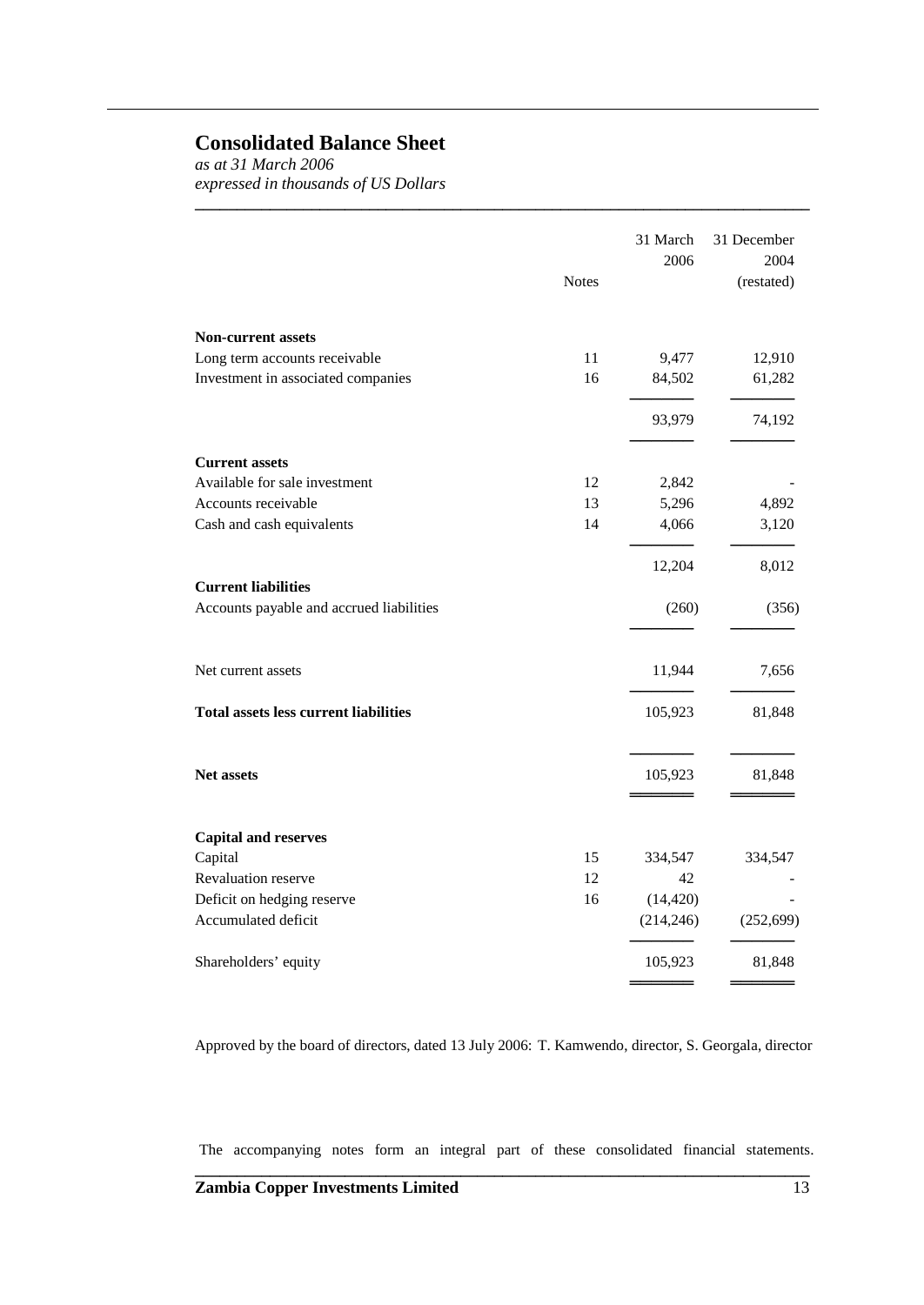## **Consolidated Statement of Changes in Equity**

*for the period 1 January 2005 to 31 March 2006 expressed in thousands of US Dollars*

|                                                    | capital | surplus   | Share Contributed Revaluation Hedging Accumulated<br>reserve | reserve   | deficit    | Minority<br>interest | Total<br>equity |
|----------------------------------------------------|---------|-----------|--------------------------------------------------------------|-----------|------------|----------------------|-----------------|
| <b>Balance</b> at<br>31 December 2003              | 30,299  | 478,508   | 1,220                                                        | (2,989)   | (481,270)  | 1,255                | 27,023          |
| Reversal of net loss on                            |         |           |                                                              |           |            |                      |                 |
| cashflow hedges transferred<br>to income statement |         |           |                                                              |           |            |                      |                 |
| Reversal of revaluation on                         |         |           |                                                              | 2,989     |            | (1,255)              | 1,734           |
| Equity fund investment                             |         |           | (1,220)                                                      |           |            |                      | (1,220)         |
| Change in scope of                                 |         |           |                                                              |           |            |                      |                 |
| consolidation (note 2)                             |         | (174,260) |                                                              |           | 150,750    | 23,510               |                 |
| Profit for the year                                |         |           |                                                              |           | 77,821     | (23,510)             | 54,311          |
|                                                    |         |           |                                                              |           |            |                      |                 |
| <b>Balance at 31 December 2004</b>                 |         |           |                                                              |           |            |                      |                 |
| (restated)                                         | 30,299  | 304,248   |                                                              |           | (252,699)  |                      | 81,848          |
| Revaluation on available for                       |         |           |                                                              |           |            |                      |                 |
| sale investment (note 12)                          |         |           | 42                                                           |           |            |                      | 42              |
| Hedging reserve of associated                      |         |           |                                                              |           |            |                      |                 |
| company (note 16)                                  |         |           |                                                              | (14, 420) |            |                      | (14, 420)       |
| Profit for the period                              |         |           |                                                              |           | 38,453     |                      | 38,453          |
| <b>Balance at 31 March 2006</b>                    | 30,299  | 304,248   | 42                                                           | (14, 420) | (214, 246) |                      | 105,923         |
|                                                    |         |           |                                                              |           |            |                      |                 |

**\_\_\_\_\_\_\_\_\_\_\_\_\_\_\_\_\_\_\_\_\_\_\_\_\_\_\_\_\_\_\_\_\_\_\_\_\_\_\_\_\_\_\_\_\_\_\_\_\_\_\_\_\_\_\_\_\_\_\_\_\_\_\_\_\_\_\_\_\_\_\_\_\_\_**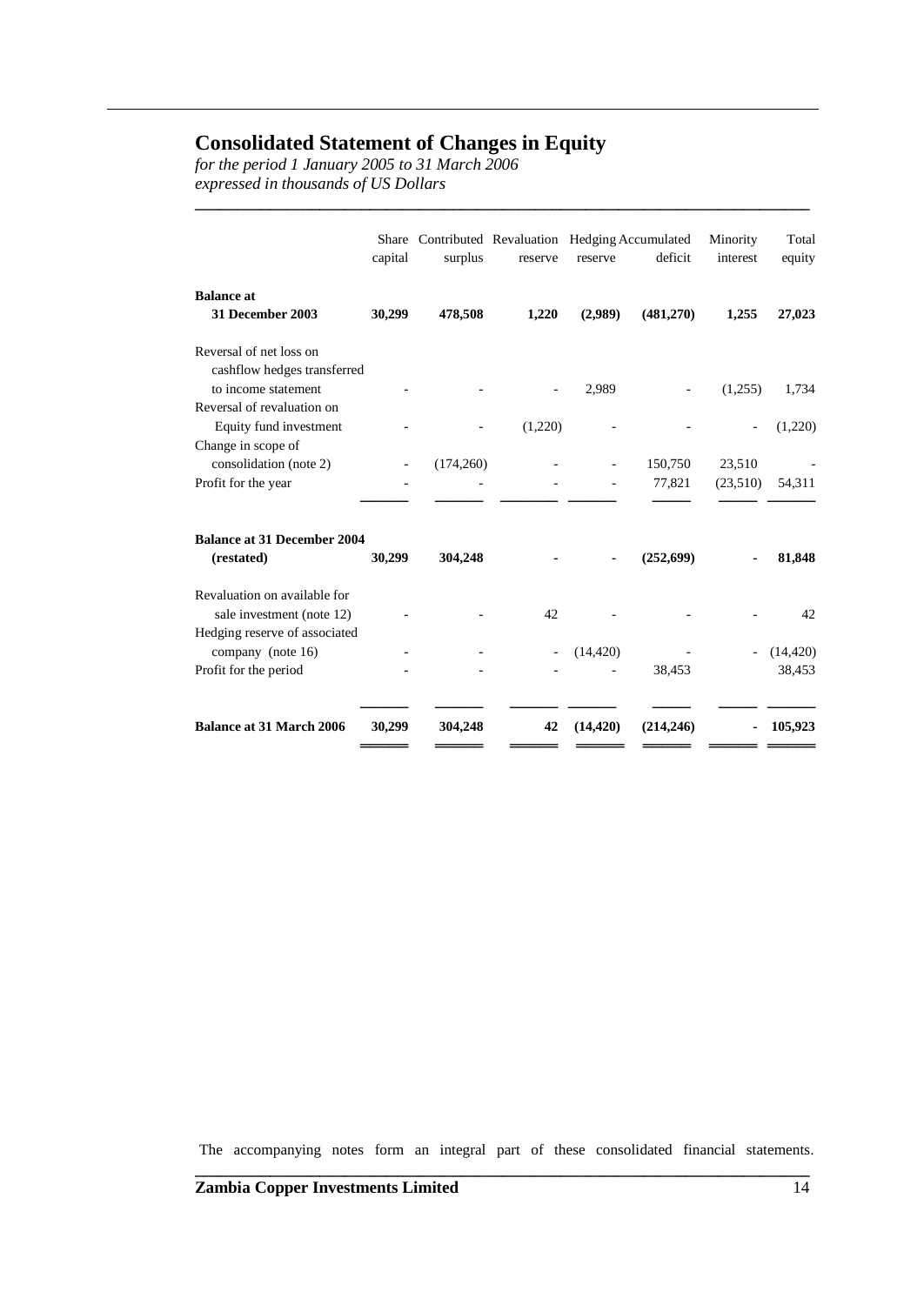## **Consolidated Statement of Cash Flows**

*for the period 1 January 2005 to 31 March 2006 expressed in thousands of US Dollars*

| <b>Notes</b> | to 31 March<br>2006 | Year ended<br>31 December<br>2004 |
|--------------|---------------------|-----------------------------------|
|              |                     |                                   |
|              |                     | 425,201                           |
|              | (1,480)             | (325,967)                         |
|              | (1,480)             | 99,234                            |
|              | 96                  | 30                                |
|              |                     | (1,020)                           |
|              | (90)                | (121)                             |
|              | (1, 474)            | 98,123                            |
|              |                     |                                   |
|              | (2,800)             |                                   |
|              |                     | 981                               |
|              |                     |                                   |
|              | 5,220               | (24,006)                          |
|              |                     | (46,060)                          |
|              | 2,420               | (69,085)                          |
|              |                     |                                   |
|              |                     | (3,526)                           |
|              |                     | (3,526)                           |
|              |                     |                                   |
|              |                     | 25,512                            |
|              |                     | (22, 392)                         |
| 14           | 4,066               | 3,120                             |
|              |                     | 1 January 2005<br>946<br>3,120    |

**\_\_\_\_\_\_\_\_\_\_\_\_\_\_\_\_\_\_\_\_\_\_\_\_\_\_\_\_\_\_\_\_\_\_\_\_\_\_\_\_\_\_\_\_\_\_\_\_\_\_\_\_\_\_\_\_\_\_\_\_\_\_\_\_\_\_\_\_\_\_\_\_\_\_**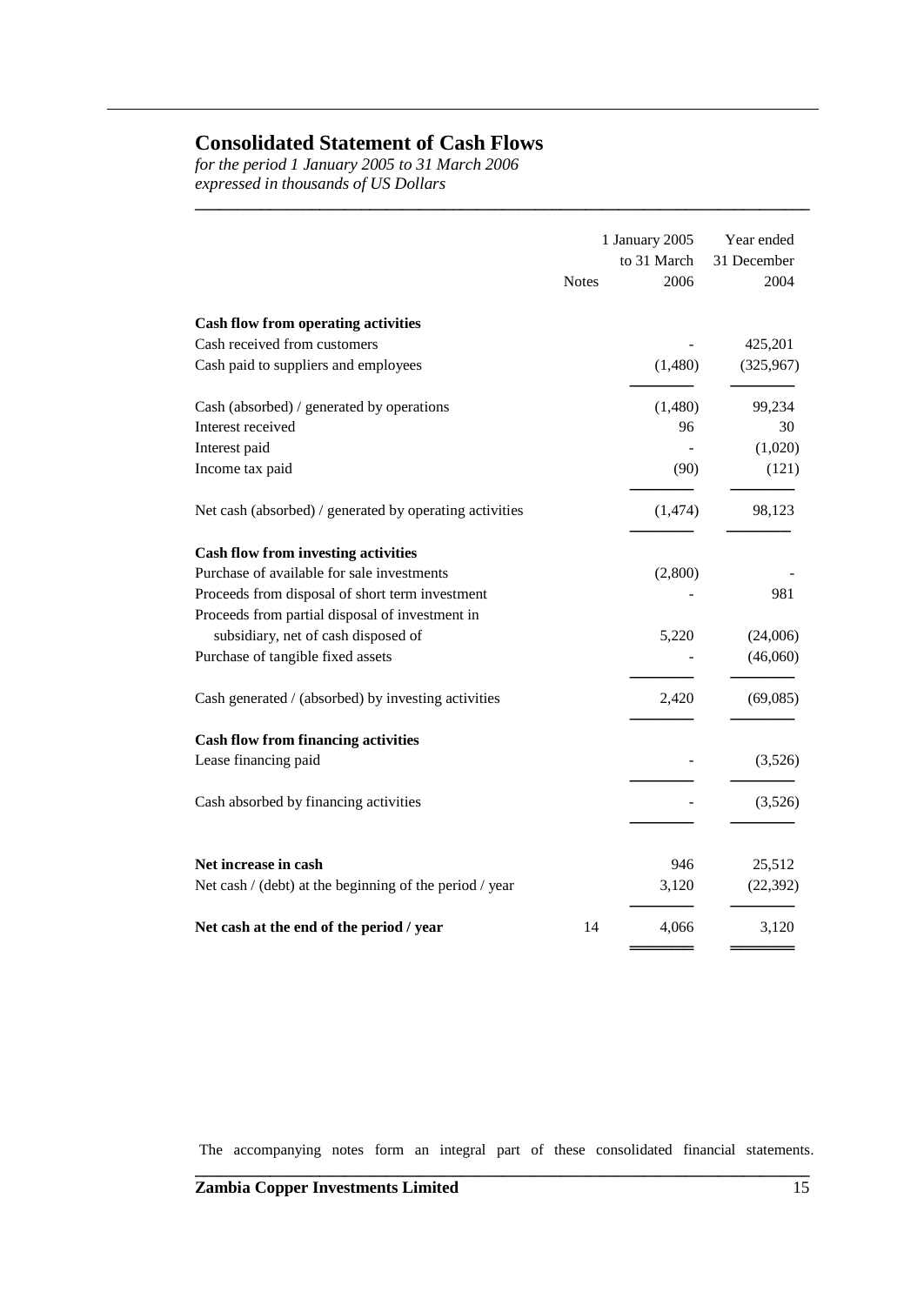*for the period 1 January 2005 to 31 March 2006 expressed in thousands of US Dollars*

#### **1 Incorporation**

#### *General*

Zambia Copper Investments Limited ("ZCI" or the "Company') is incorporated as an investments holding company in Bermuda. The company is exempt from Bermuda taxation.

**\_\_\_\_\_\_\_\_\_\_\_\_\_\_\_\_\_\_\_\_\_\_\_\_\_\_\_\_\_\_\_\_\_\_\_\_\_\_\_\_\_\_\_\_\_\_\_\_\_\_\_\_\_\_\_\_\_\_\_\_\_\_\_\_\_\_\_\_\_\_\_\_\_\_**

The Company's principal activity is the holding of a 28.4% (2004: 28.4%) interest in Konkola Copper Mines plc ('KCM'), a company incorporated in the Republic of Zambia. The Group had no direct employees during the period (2004: none).

#### *Statement of Compliance*

The consolidated financial statements of ZCI have been prepared in accordance with Intenational Financial Reporting Standards (IFRS) and interpretations adopted by the International Accounting Standards Board (IASB).

#### **2 Basis of preparation of consolidated financial statements**

The consolidated financial statements incorporate the financial results of the majority ow ned subsidiary KCM up to 31 October 2004. Following the change in majority ownership of KCM as explained in note 17, the results of KCM from 1 November 2004 to date are included according to the equity accounting method for associated companies.

Due to the change in scope of consolidation, the Company's income and expenses for the year ended 31 December 2004 include consolidation of KCM income and expenses for the ten -month period 1 January to 31 October 2004. KCM income and expenses for the period 1 Nove mber to 31 December were included on an equity basis in income from associated companies. Assets and liabilities of KCM were no longer consolidated into the accounts of the Company at 31 December 2004.

On 22 September 2005, the Company changed its fiscal year end from 31 December to 31 March to be in line with KCM. These financial statements are for the fifteen month period from 1 January 2005 to 31 March 2006. Consequently, the comparative amounts for the income statement, statement of changes in equity, statement of cash flows and related notes are not entirely comparable.

The financial statements were authorised for issue by the directors on 13 July 2006.

#### **3 Significant accounting policies**

#### *Basis of accounting*

The financial statements are prepared in accordance with International Financial Reporting Standards. In 2005, the International Accounting Standards Board issued new standards and interpretations, which had no significant impact on the consolidated financial statements as at 31 March 2006. The preparation of financial statements in conformity with International Financial Reporting Standards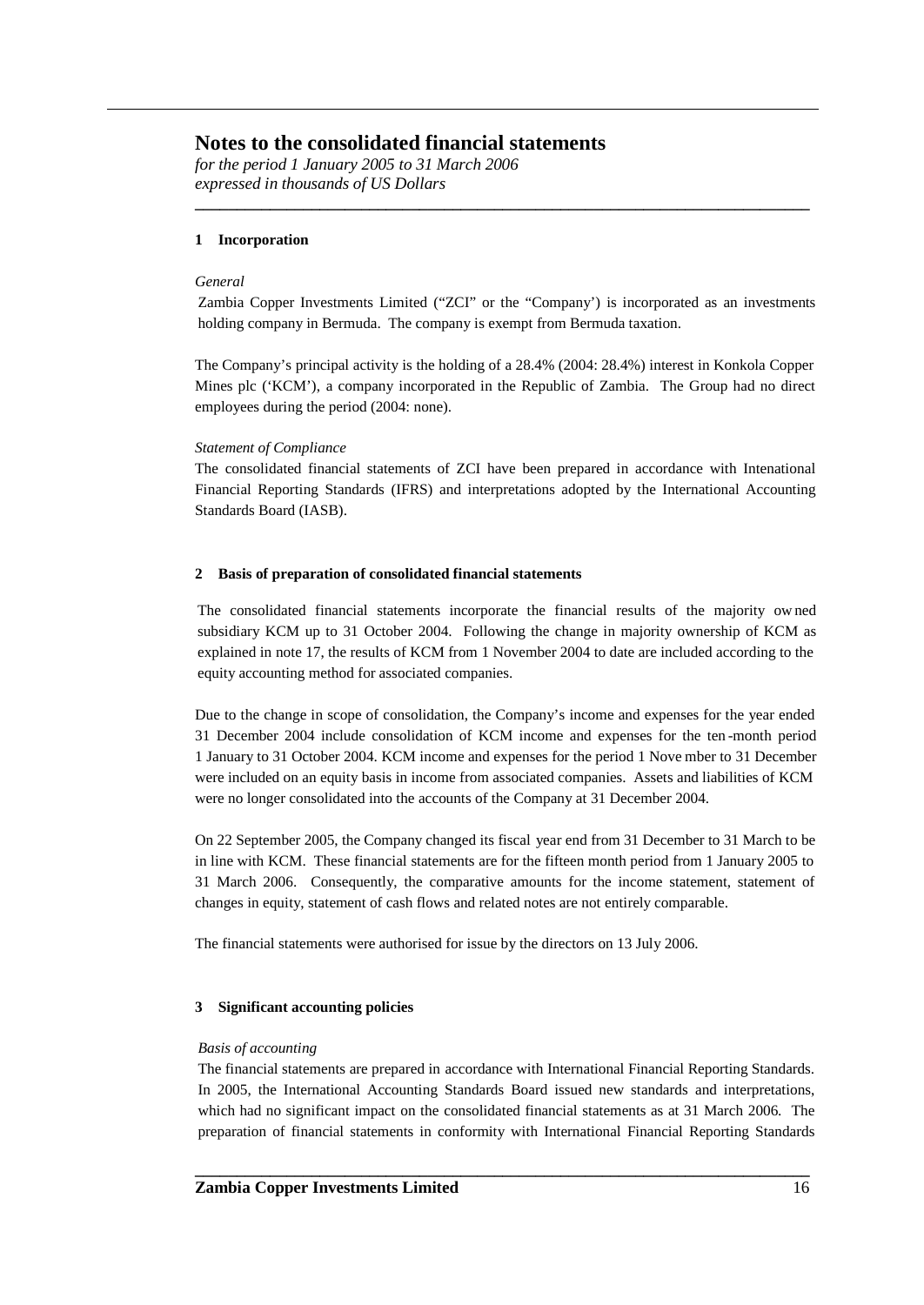*for the period 1 January 2005 to 31 March 2006 expressed in thousands of US Dollars*

requires management to make estimates and assumptions that affect the reported amount of assets and liabilities, disclosure of contingent assets and liabilities and the reported amount of revenues and expenses during the reporting period. Actual results could differ from those estimates.

**\_\_\_\_\_\_\_\_\_\_\_\_\_\_\_\_\_\_\_\_\_\_\_\_\_\_\_\_\_\_\_\_\_\_\_\_\_\_\_\_\_\_\_\_\_\_\_\_\_\_\_\_\_\_\_\_\_\_\_\_\_\_\_\_\_\_\_\_\_\_\_\_\_\_**

These financial statements are presented in United States Dollars since that is the currency in which the majority of the Group's business is denominated.

The financial statements have been prepared on the historical cost basis, except for available-for-sale investments which are recorded at fair value. The principal accounting policies adopted are set out below.

#### *Principles of consolidation*

The consolidated financial statements include the financial statements of ZCI and all companies more than 50% owned by ZCI.

The interest of minority shareholders is stated at the minority's proportion of the assets and liabilities recognised. All significant intercompany transactions and balances between group companies are eliminated on consolidation.

#### *Associated companies*

The results of associated companies are recorded on an equity accounting basis. Under the equity method, associated companies are carried in the consolidated balance sheet at cost as adjusted for post-acquisition changes in the Group's share of the net assets of the associated company, less any impairment to the value of the individual associated company. Losses of an associated company in excess of the Group's interest in that associated company are not recognised.

Where a Group entity transacts with an associated company, profits and losses are eliminated to the extent of the Group's interest in the relevant associated company.

#### *Turnover*

Turnover represents the amounts invoiced, excluding value added tax, in respect of metals and other products despatched to customers during the year.

#### *Available for sale investments*

Available for sale investments are recognised on a trade-date basis and are initially measured at cost, including transaction costs. Available for sale investments are measured at subsequent reporting dates at fair value. Gains and losses arising from changes in the fair value are recognised directly in equity until the security is disposed of or is determined to be impaired at which time the cumulative gain or loss previously recognised in equity is included in the net profit and loss for the period.

#### *Cash and cash equivalents*

Cash and cash equivalents comprise cash at bank, demand deposits, and other short-term highly liquid investments that are readily convertible to a known amount of cash and are subject to an insignificant risk of changes in value.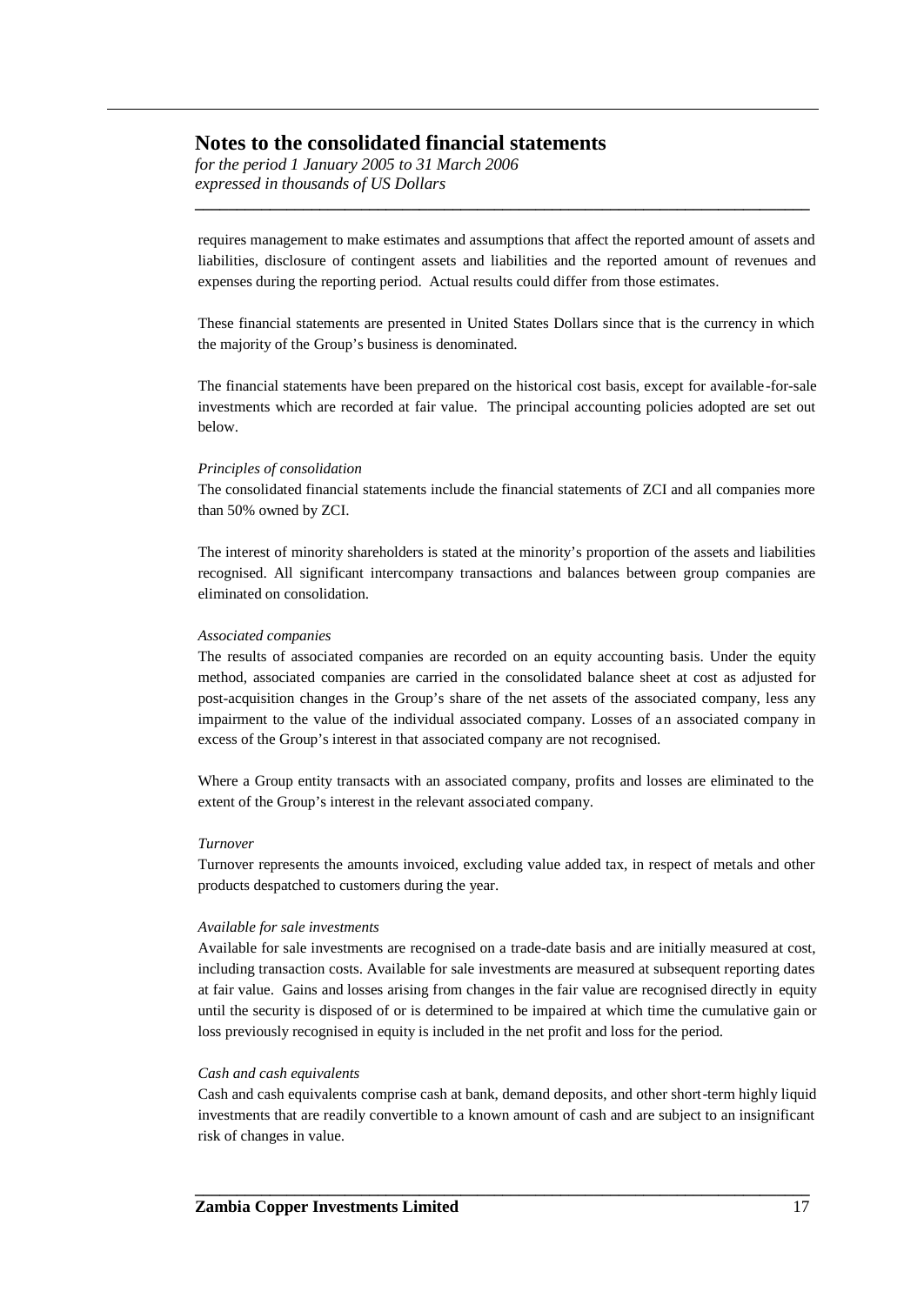*for the period 1 January 2005 to 31 March 2006 expressed in thousands of US Dollars*

#### *Trade receivables*

Receivables are stated at their nominal value as reduced by appropriate allowances for estimate irrecoverable amounts.

**\_\_\_\_\_\_\_\_\_\_\_\_\_\_\_\_\_\_\_\_\_\_\_\_\_\_\_\_\_\_\_\_\_\_\_\_\_\_\_\_\_\_\_\_\_\_\_\_\_\_\_\_\_\_\_\_\_\_\_\_\_\_\_\_\_\_\_\_\_\_\_\_\_\_**

#### *Long term receivables*

Long-term receivables are recognised initially at their fair value. Subsequent to initial recognition, long-term receivables are stated at amortised cost with any difference between cost and redemption value being recognised in the income statement over the period of the receivable on an effective interest basis.

#### *Bank borrowings*

Interest-bearing bank loans and overdrafts are recorded at the proceeds received, net of direct issue costs. Finance charges, including premiums payable on settlement or redemption, are accounted for on an accrual basis and are added to the carrying amount of the instrument to the extent that they are not settled in the period in which they arise.

#### *Accounts payable*

Accounts payable are stated at their nominal value.

#### *Taxation*

Income tax expense represents the tax currently payable.

Deferred tax is the tax expected to be payable or recoverable on differences between the carrying amount of assets and liabilities in the financial statements and the corresponding tax basis used in the computation of taxable profit and is accounted for using the balance sheet liability method. Deferred tax liabilities are generally recognised for all taxable temporary differences and deferred tax assets are recognised to the extent that it is probable that taxable profits will be available against which deductible temporary differences can be utilised. Such assets and liabilities are not recognised if the temporary difference arises from goodwill or from the initial recognition of other assets and liabilities in a transaction that affects neither the tax profit nor the accounting profit.

#### *Translation of foreign currencies*

Transactions denominated in currencies other than United States Dollars are accounted for at the rate of exchange ruling on the date of the transaction.

Monetary assets and liabilities denominated in currencies other than United States Dollars are accounted for at the rates of exchange ruling at the balance sheet date, or at the forward rate determined in forward exchange contracts. Gains and losses arising on translation are included in the profit and loss account for the period.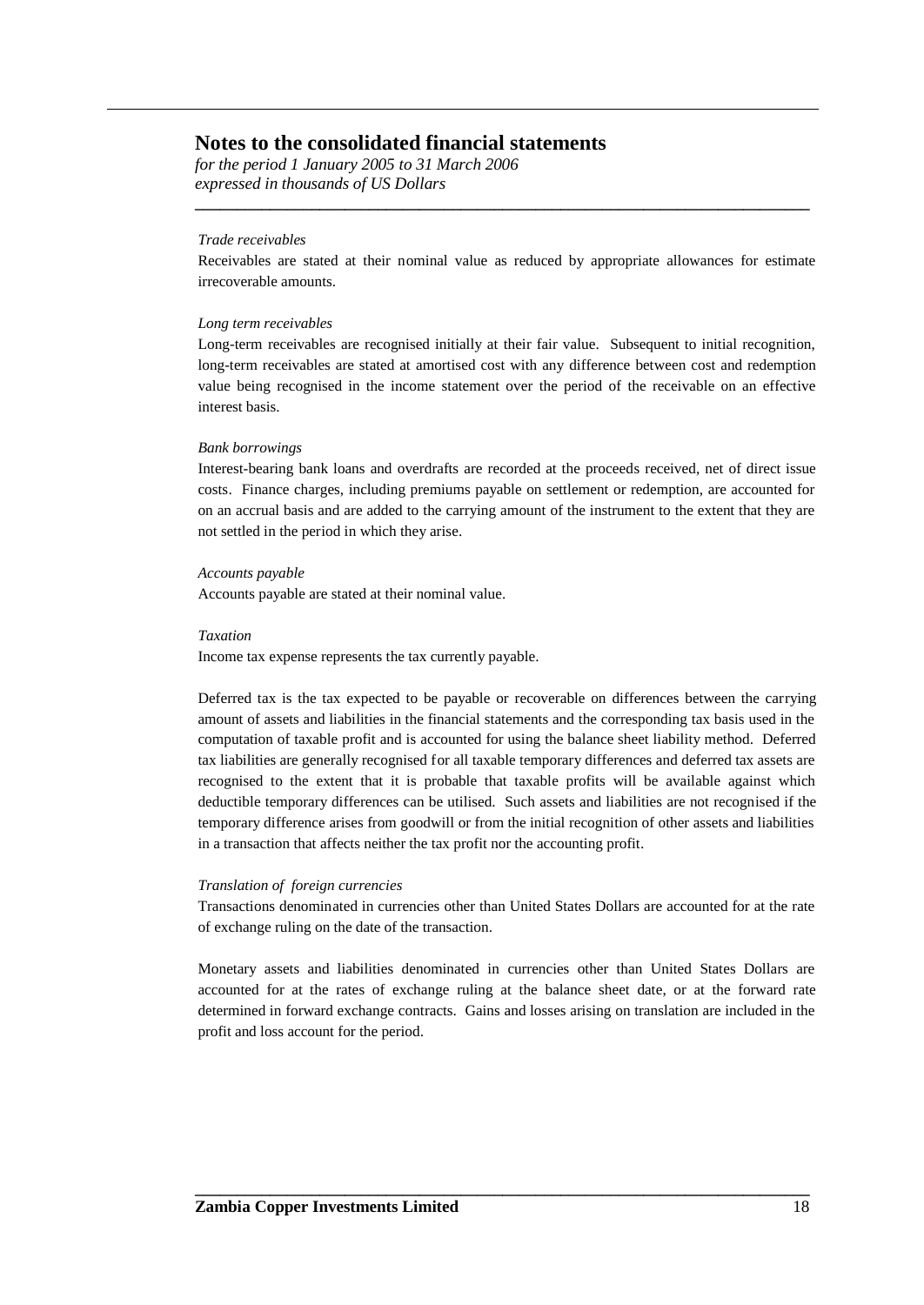*for the period 1 January 2005 to 31 March 2006 expressed in thousands of US Dollars*

#### **4 Principal activity and segmental information**

Until the disposal of the controlling interest in KCM, the principal activity of the Group was the mining and production of copper and cobalt, and toll treatment of copper concentrates. The sales revenue can be analysed as follows:

**\_\_\_\_\_\_\_\_\_\_\_\_\_\_\_\_\_\_\_\_\_\_\_\_\_\_\_\_\_\_\_\_\_\_\_\_\_\_\_\_\_\_\_\_\_\_\_\_\_\_\_\_\_\_\_\_\_\_\_\_\_\_\_\_\_\_\_\_\_\_\_\_\_\_**

|        | 2006                     | 2004    |
|--------|--------------------------|---------|
| Copper | $\overline{\phantom{a}}$ | 427,815 |
| Cobalt | -                        | 9,830   |
| Other  | $\overline{\phantom{a}}$ | 3,004   |
|        |                          |         |
|        |                          | 440,649 |
|        |                          |         |

In the year ended 2004, the Group had one reportable segment, its principal activity.

#### **5 Geographical segments**

The Group mining operations were located in Zambia. The following table provides an analysis of the Group's sales by geographical market:

|                | 2006 | 2004    |
|----------------|------|---------|
| Sales revenues |      |         |
| Asia           |      | 280,320 |
| Middle East    |      | 118,773 |
| Rest of Africa |      | 31,726  |
| Europe         | ۰    | 9,830   |
|                |      |         |
|                |      | 440,649 |
|                |      |         |

#### **6 Exceptional item**

|                              | 2006                     | 2004  |
|------------------------------|--------------------------|-------|
| Write off of insurance claim | $\overline{\phantom{0}}$ | 9,763 |
|                              | _____                    |       |

KCM raised a claim against its insurers for equipment loss, pit reinstatement and business interruption following the Nchanga Open Pit accident on 8 April 2001. The ultimate re-insurers are yet to accept the claim for settlement, but the matter continues to be pursued through available legal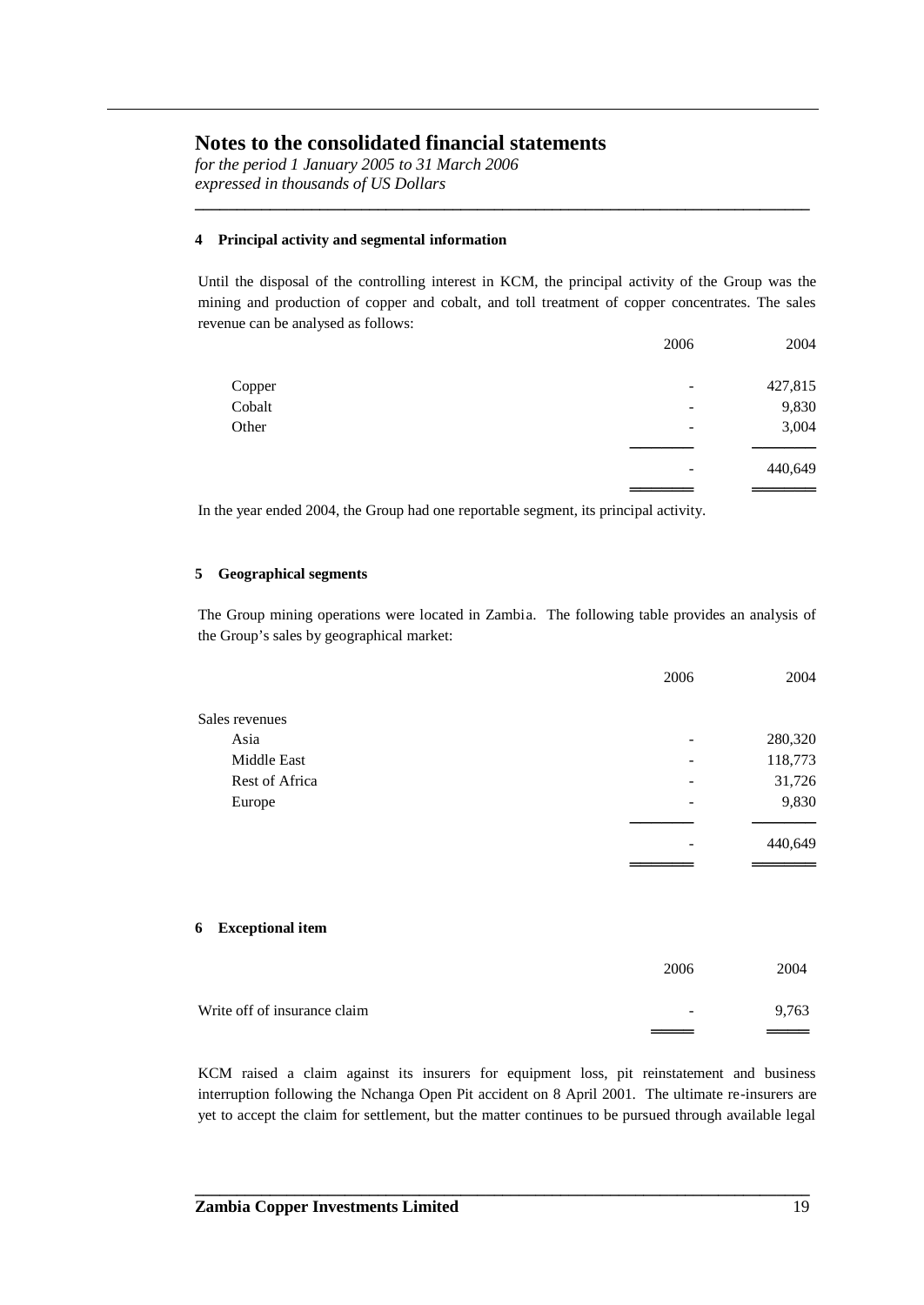*for the period 1 January 2005 to 31 March 2006 expressed in thousands of US Dollars*

channels. The claim has remained outstanding to date and on this basis, the Directors of KCM considered it prudent to write off the balance.

**\_\_\_\_\_\_\_\_\_\_\_\_\_\_\_\_\_\_\_\_\_\_\_\_\_\_\_\_\_\_\_\_\_\_\_\_\_\_\_\_\_\_\_\_\_\_\_\_\_\_\_\_\_\_\_\_\_\_\_\_\_\_\_\_\_\_\_\_\_\_\_\_\_\_**

#### **7 Prior year adjustment : correction of error**

During the period, management has discovered that the deferred sale consideration receivable from Vendanta had been recorded at the nominal value instead of being discounted to net present value. This error has been corrected retrospectively by restating the comparative statements for 31 December 2004. The effect of the change is a decrease in the long term accounts receivable of USD 2,750,000, a decrease in current accounts receivable of USD 328,000, and an increase in the loss on sale of subsidiary company of USD 3,078,000. Accordingly, the opening reserves have been decreased by USD 3,078,000.

#### **8 Profit per share**

|                                                                                 | 2006    | 2004<br>(restated) |
|---------------------------------------------------------------------------------|---------|--------------------|
| Net profit attributable to shareholders (USD '000)<br>Add exceptional expenses: | 38,453  | 54,311             |
| Write off of insurance claim                                                    |         | 9,763              |
| Headline profit before exceptional items                                        | 38,453  | 64,074             |
| Weighted average number of shares in issue (thousands)                          | 126,197 | 126,197            |
| Headline profit per share (US cents per share)                                  | 30.47   | 50.77              |
| Basic net profit per share (US cents per share)                                 | 30.47   | 43.04              |

Basic profit per share is calculated by dividing the net profit attributable to the shareholders by the weighted average number of shares in issue during the year.

#### *Impact of correction of error*

The correction of error during the year is described in detail in note 7. The correction has reduced the results reported for 2004, and therefore has also reduced amounts reported as profit per share by:

| Headline profit per share (US cents per share)  | (2.44) |
|-------------------------------------------------|--------|
| Basic net profit per share (US cents per share) | (2.44) |

**\_\_\_\_\_\_\_\_\_\_\_\_\_\_\_\_\_\_\_\_\_\_\_\_\_\_\_\_\_\_\_\_\_\_\_\_\_\_\_\_\_\_\_\_\_\_\_\_\_\_\_\_\_\_\_\_\_\_\_\_\_\_\_\_\_\_\_\_\_\_\_\_\_\_**

2004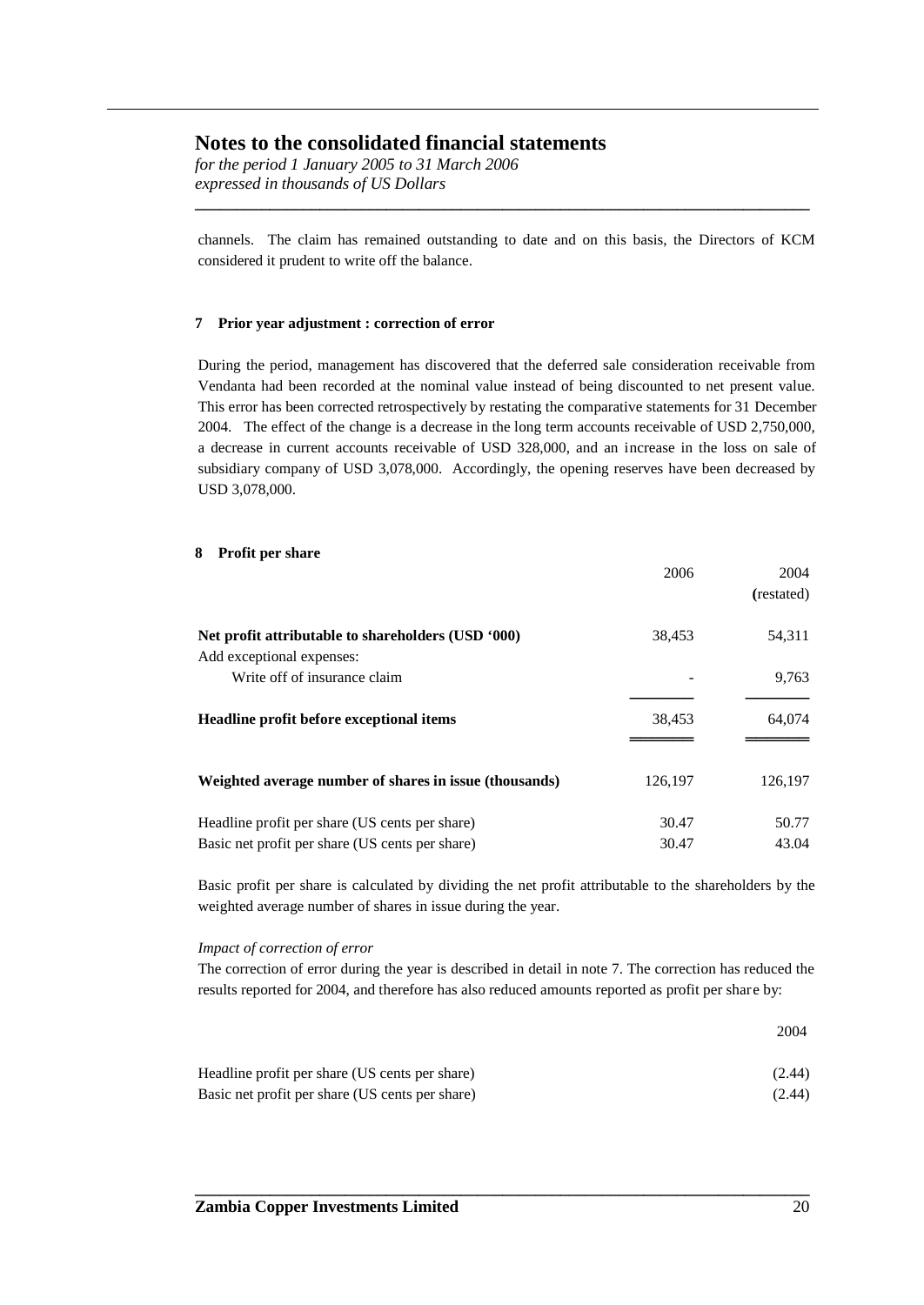*for the period 1 January 2005 to 31 March 2006 expressed in thousands of US Dollars*

#### **9 Finance income**

|                                                          | 2006  | 2004 |
|----------------------------------------------------------|-------|------|
| Interest income on short term bank deposits              | 133   | 30   |
| Unwinding of discount on deferred purchase consideration | 2,115 |      |
|                                                          | 2.248 | 30   |
|                                                          |       |      |

**\_\_\_\_\_\_\_\_\_\_\_\_\_\_\_\_\_\_\_\_\_\_\_\_\_\_\_\_\_\_\_\_\_\_\_\_\_\_\_\_\_\_\_\_\_\_\_\_\_\_\_\_\_\_\_\_\_\_\_\_\_\_\_\_\_\_\_\_\_\_\_\_\_\_**

#### **10 Taxation**

|                                            | 2006 | 2004  |
|--------------------------------------------|------|-------|
| Current income tax                         | 76   | 85    |
| Deferred tax                               |      |       |
|                                            |      |       |
| Net amount                                 | 76   | 85    |
|                                            |      |       |
| Payable in respect of the period / year    | 76   | 85    |
| Payable in respect of previous year        |      | 34    |
| Paid during period / year                  | (90) | (121) |
| Change in scope of consolidation (note 2)  |      | 2     |
|                                            |      |       |
| Included in Accounts payable /             |      |       |
| (Accounts receivable and prepaid expenses) | (14) |       |
|                                            |      |       |

#### **11 Long term accounts receivable**

|                                                                  | 2006  | 2004<br>As restated |
|------------------------------------------------------------------|-------|---------------------|
| Receivable from Vedanta (after discounting to net present value) | 9.477 | 12.910              |

Resulting from the Vedanta transaction (see note 17), the Company will receive consideration of USD 23,200,000 for waiver of their pre-emptive subscription rights to KCM shares. This amount is receivable over a period from 4 November 2004 to 31 December 2008. The deferred consideration is recorded at its discounted net present value.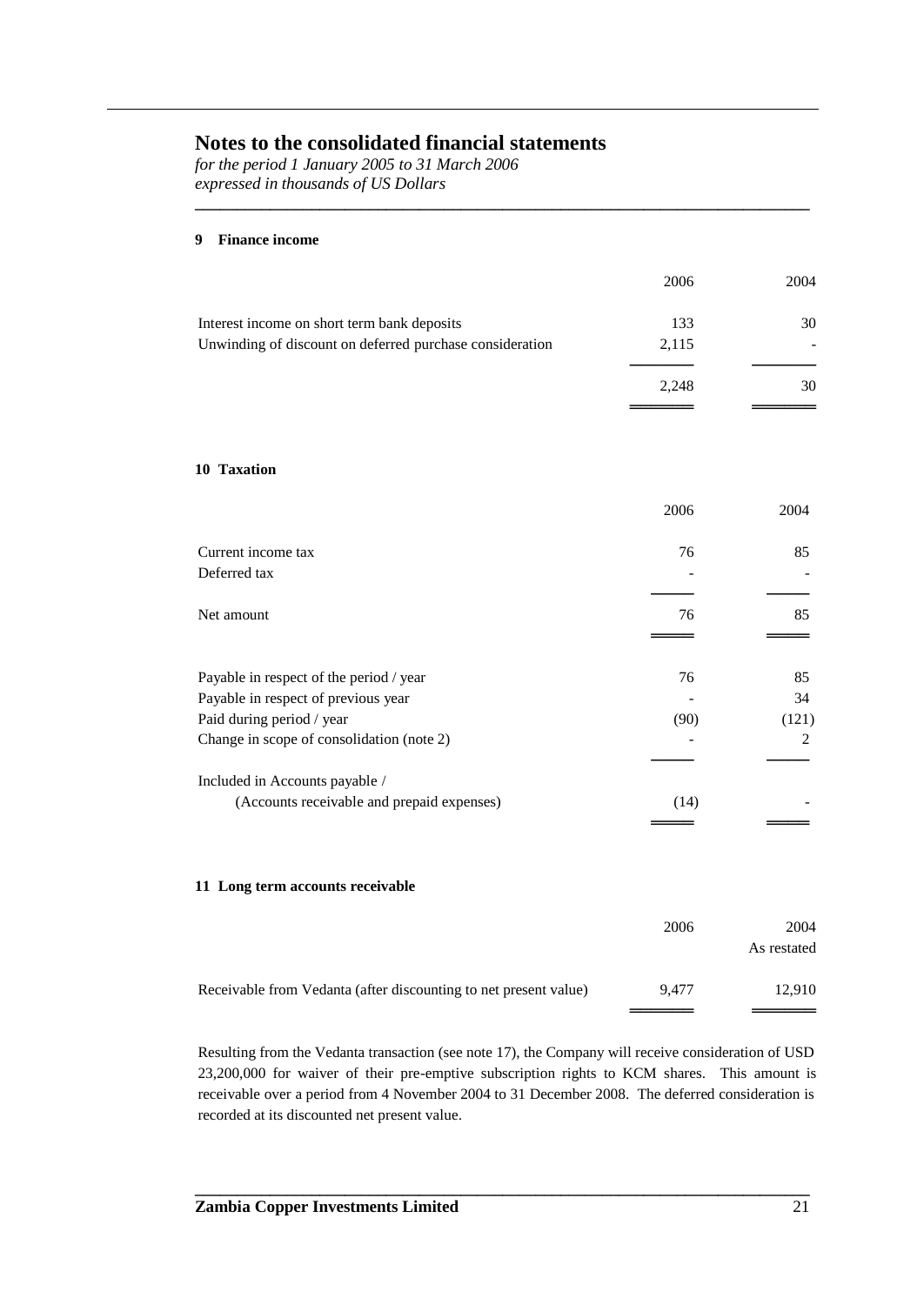*for the period 1 January 2005 to 31 March 2006 expressed in thousands of US Dollars*

#### **12 Available for sale investment**

|                                    | 2006  | 2004 |
|------------------------------------|-------|------|
| Additions during the period / year | 2,800 |      |
| Fair value net unrealised gains    | 42    |      |
|                                    |       |      |
|                                    | 2,842 |      |
|                                    |       |      |

**\_\_\_\_\_\_\_\_\_\_\_\_\_\_\_\_\_\_\_\_\_\_\_\_\_\_\_\_\_\_\_\_\_\_\_\_\_\_\_\_\_\_\_\_\_\_\_\_\_\_\_\_\_\_\_\_\_\_\_\_\_\_\_\_\_\_\_\_\_\_\_\_\_\_**

The Group has not designated any financial assets that are classified as held for trading as financial assets at fair value through profit and loss. The investment above represents investments in an equity mutual fund. The fair value for available for sale investments is based on dealer price quotations.

#### **13 Accounts receivable**

|                               | 2006  | 2004  |
|-------------------------------|-------|-------|
| Other debtors and prepayments | 76    |       |
| Receivable from Vedanta       | 5,220 | 4,892 |
|                               | 5,296 | 4,892 |
|                               |       |       |

The Group has credit risk attributable to its trade receivables and other debtors. The amounts presented in the balance sheet are net of allowances for doubtful receivables, estimated by the Group's management based on prior experience and their assessment of the current economic environment.

The Group has no significant risk attributable to the amount receivable from Vedanta, as they are a highly capitalised company with substantial assets and earnings worldwide. Vedanta is listed on the London Stock Exchange.

#### **14 Cash and cash equivalents**

|                                | 2006  | 2004  |
|--------------------------------|-------|-------|
| Call deposits and cash at bank | 4.066 | 3.120 |
|                                |       |       |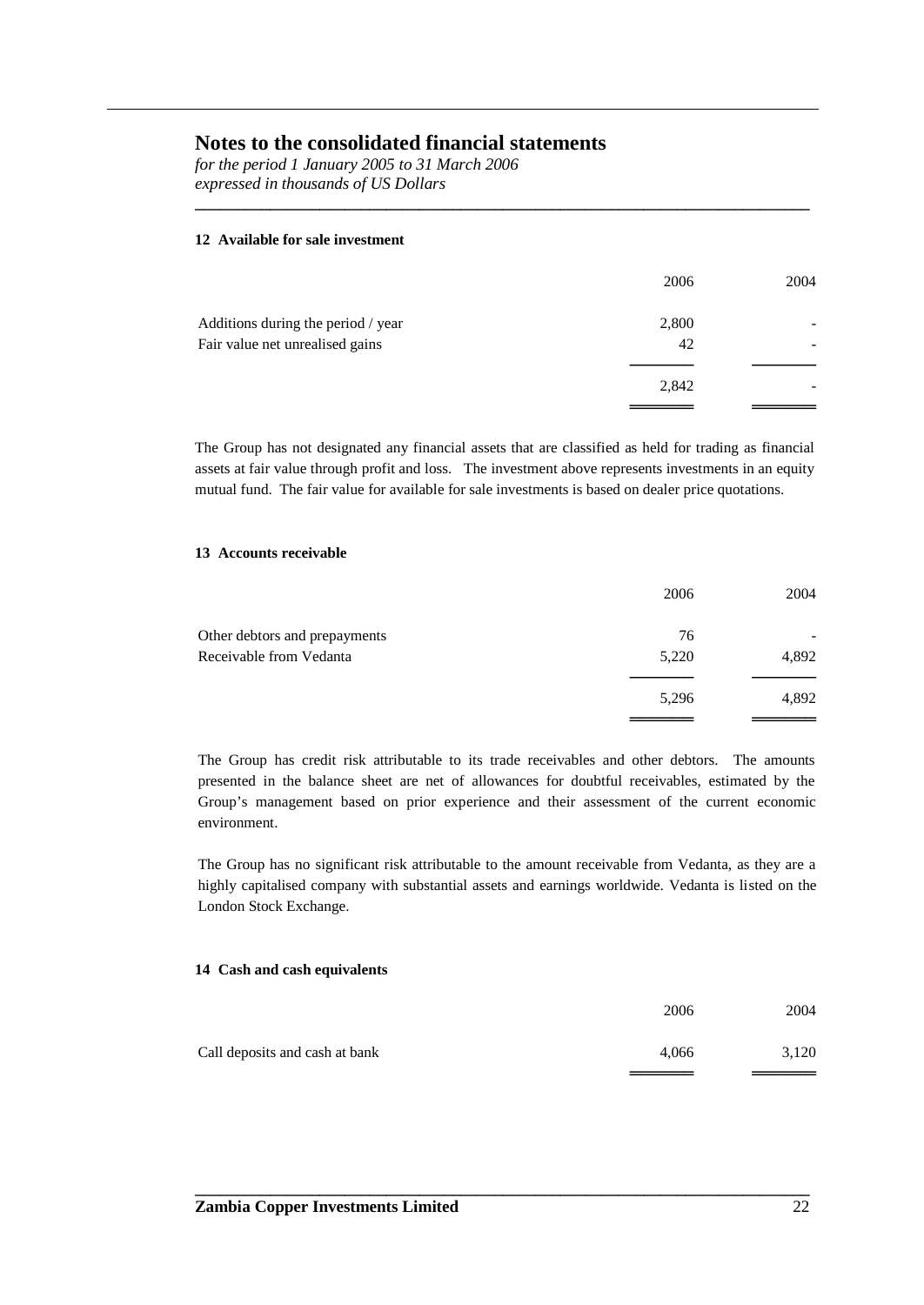*for the period 1 January 2005 to 31 March 2006 expressed in thousands of US Dollars*

Cash and cash equivalents include cash in current accounts and cash deposits which mature within six months. The credit risk on cash and liquid funds is limited because the counterparties are banks with high credit ratings assigned by international credit-rating agencies.

**\_\_\_\_\_\_\_\_\_\_\_\_\_\_\_\_\_\_\_\_\_\_\_\_\_\_\_\_\_\_\_\_\_\_\_\_\_\_\_\_\_\_\_\_\_\_\_\_\_\_\_\_\_\_\_\_\_\_\_\_\_\_\_\_\_\_\_\_\_\_\_\_\_\_**

All deposits have a floating interest rate and mature within six months.

#### **15 Capital**

|                                                              | 2006    | 2004    |
|--------------------------------------------------------------|---------|---------|
| Share capital                                                |         |         |
| Authorised                                                   |         |         |
| 130,000,000 ordinary shares of BD\$0.24 each (USD 0.24 each) | 31,200  | 31,200  |
| 50,000 deferred shares of BD\$0.24 each (USD 0.24 each)      | 12      | 12      |
|                                                              | 31,212  | 31,212  |
|                                                              |         |         |
|                                                              | 2006    | 2004    |
| <i>Issued</i>                                                |         |         |
| 126,197,362 ordinary shares of BD\$0.24 each (USD 0.24 each) | 30,287  | 30,287  |
| 50,000 deferred shares of BD\$0.24 each (USD 0.24 each)      | 12      | 12      |
|                                                              | 30,299  | 30,299  |
| Contributed surplus                                          | 304,248 | 304,248 |
| <b>Total Capital</b>                                         | 334,547 | 334,547 |
|                                                              |         |         |

#### *Ordinary shares*

The ordinary shares have full voting rights and rights to dividends, and will be entitled on a winding up to a distribution equal to their par value and share premium created on their issue.

#### *Deferred shares*

The deferred shares do not have any voting rights or right to participate in the profits or assets of the Company, other than the right to receive on the winding up of the Company the amount paid up, up to the amount of 24 Bermudian cents only, after all ordinary shares have received a distribution equal to their par value and any share premium which remains distributable to them.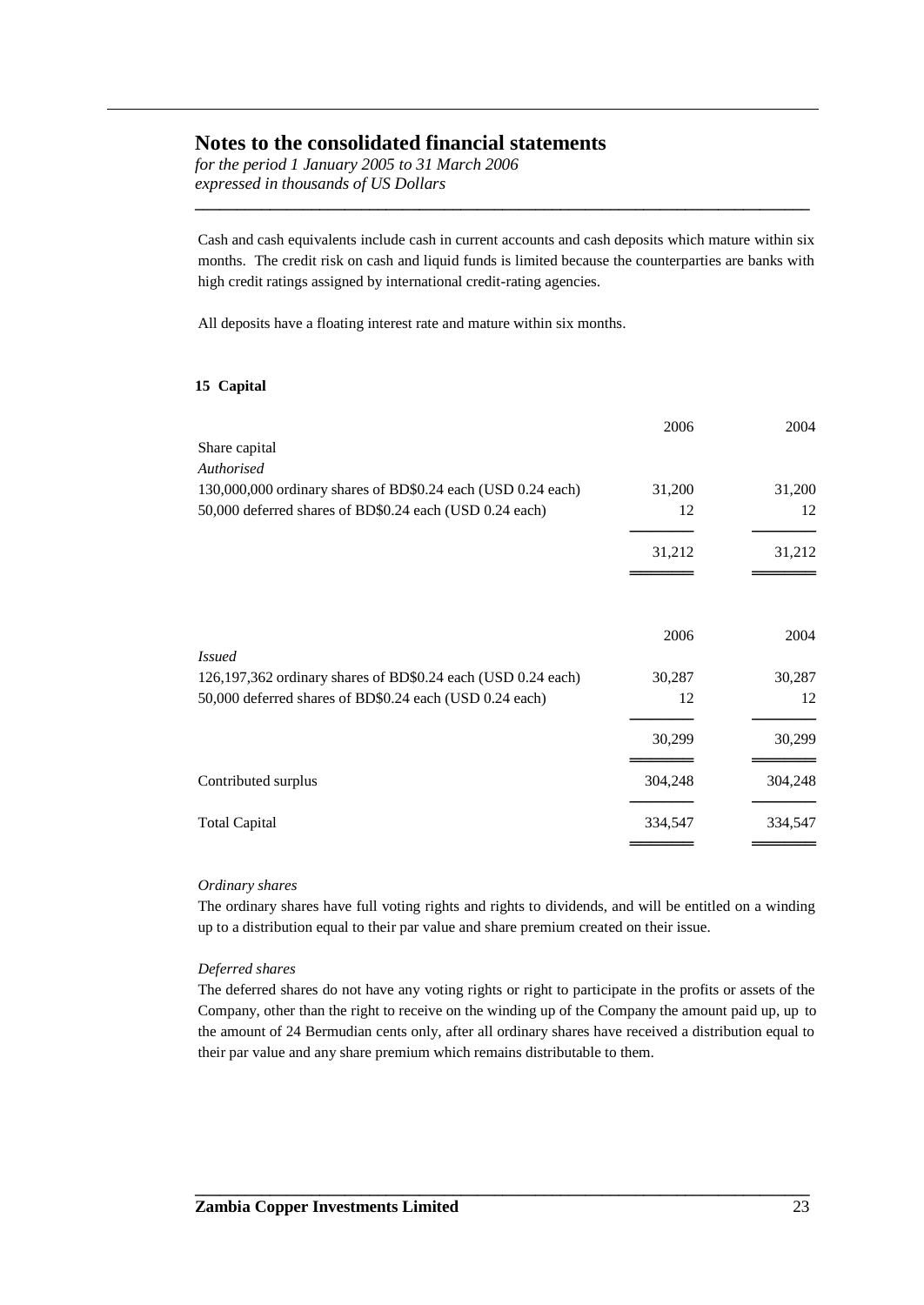*for the period 1 January 2005 to 31 March 2006 expressed in thousands of US Dollars*

#### **16 Subsidiaries and associated companies**

Details of the Company and it's subsidiaries and associated companies at 31 March 2006 are as follows:

**\_\_\_\_\_\_\_\_\_\_\_\_\_\_\_\_\_\_\_\_\_\_\_\_\_\_\_\_\_\_\_\_\_\_\_\_\_\_\_\_\_\_\_\_\_\_\_\_\_\_\_\_\_\_\_\_\_\_\_\_\_\_\_\_\_\_\_\_\_\_\_\_\_\_**

|                                                   | Place of<br>incorporation | Proportion<br>of ownership |                    |
|---------------------------------------------------|---------------------------|----------------------------|--------------------|
| Name of parent company                            | and operation             | interest $(\%)$            | Principal activity |
| Zambia Copper Investments Limited                 | Bermuda                   |                            | Holding company    |
| Name of subsidiary                                |                           |                            |                    |
| ZCI Holdings S.A.                                 | Luxembourg                | 100 %                      | Holding company    |
| <b>ZCI Holdings Limited</b>                       | Liberia                   | 100%                       | Holding company    |
| Zambia Copper Investments<br>(Luxembourg) Limited | Luxembourg                | 100%                       | Holding company    |
| Name of associated company                        |                           |                            |                    |
| Konkola Copper Mines Plc                          | Republic of Zambia        | 28.4 %                     | Mining             |
| KCM (SmelterCo) Limited                           | Republic of Zambia        | 28.4 %                     | Ore processing     |

Summarised financial information in respect of the Group's associated companies is set out below:

|                                                                     | 2006       | 2004       |
|---------------------------------------------------------------------|------------|------------|
| Total assets                                                        | 772,462    | 447,605    |
| Total liabilities                                                   | (342, 485) | (231, 822) |
| Net assets                                                          | 447,977    | 215,783    |
| Group's share of associated companies' net assets                   | 127,225    | 61,282     |
| Turnover for the period / year                                      | 842,753    | 108,839    |
| Profit for the period / year                                        | 132,537    | 88,356     |
| Group's share of associated companies' profit for the period / year | 37,640     | 25,093     |
|                                                                     |            |            |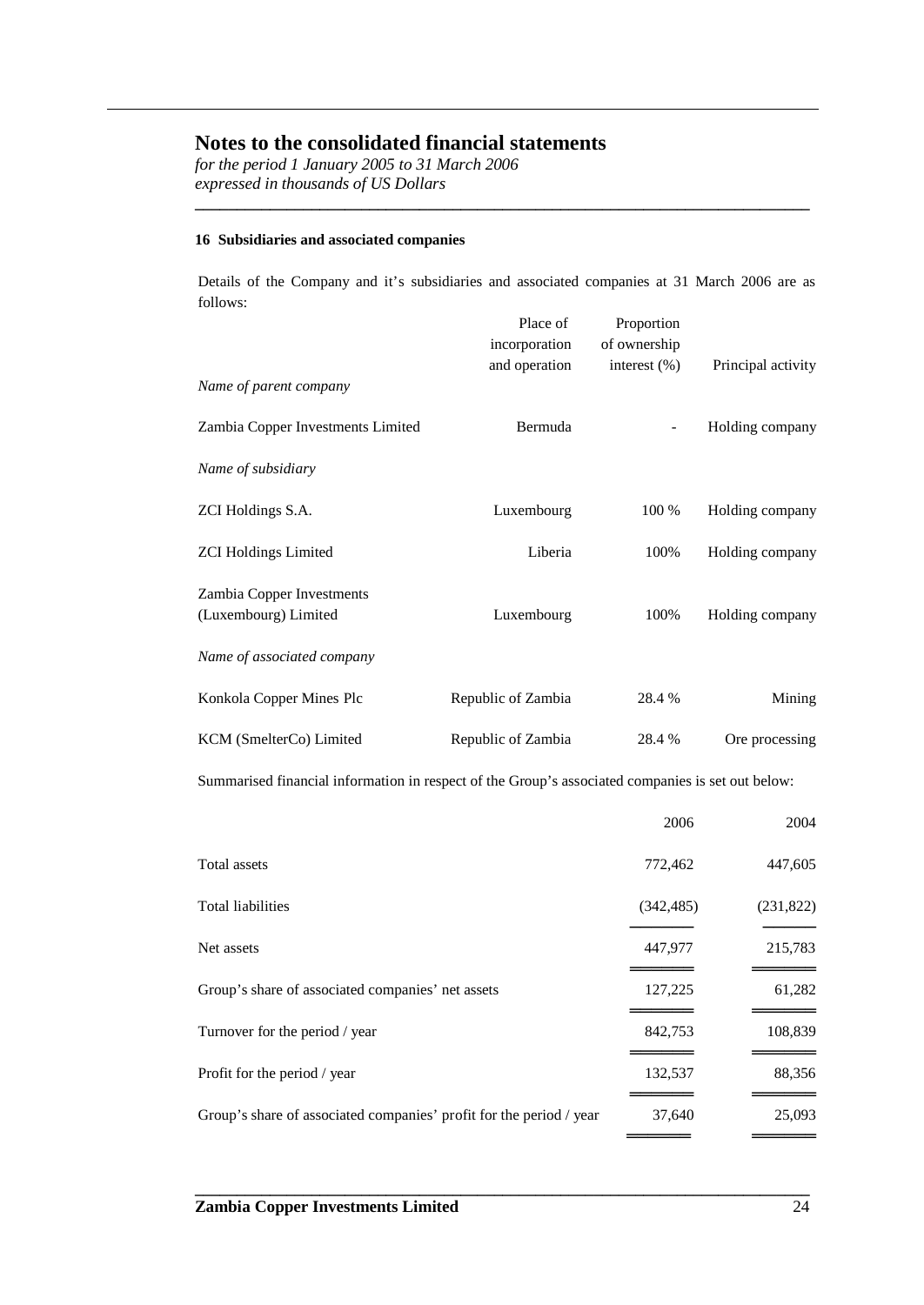*for the period 1 January 2005 to 31 March 2006 expressed in thousands of US Dollars*

|                                       | 2006      | 2004   |
|---------------------------------------|-----------|--------|
| Value at beginning of period / year   | 61,282    | 36,189 |
| Share of associated companies' profit | 37,640    | 25,093 |
| Share of equity movements             | (14, 420) |        |
| Value at end of period / year         | 84,502    | 61,282 |
|                                       |           |        |

**\_\_\_\_\_\_\_\_\_\_\_\_\_\_\_\_\_\_\_\_\_\_\_\_\_\_\_\_\_\_\_\_\_\_\_\_\_\_\_\_\_\_\_\_\_\_\_\_\_\_\_\_\_\_\_\_\_\_\_\_\_\_\_\_\_\_\_\_\_\_\_\_\_\_**

The Group has accounted for its share of the associated companies' deficit on hedging reserves directly in equity.

#### **17 Restructuring**

With effect from 5 November 2004, the Company entered into an agreement with Vedanta Resources Plc (Vedanta), which resulted in dilution of the Company's interest in KCM

The key terms of the Vedanta investment that the Parties agreed to were as follows:

- the subscription by Vedanta for sufficient new KCM ordinary shares for an amount of US\$25 million such that Vedanta obtained a 51% interest in KCM. Accordingly, ZCI reduced its interest in KCM from 58% to 28.4% and ZCCM-IH reduced its interest in KCM from 42% to 20.6%;
- Vedanta subscribed for KCM shares, ZCI and ZCCM-IH waived their pre-emptive subscription rights. As consideration for this waiver, ZCI received a deferred consideration of US\$23.2 million from Vedanta, payable over a period commencing on the completion date of the Vedanta investment and ending on 31 December 2008. The schedule of deferred payments is as follows:
- two million, three hundred and twenty thousand US dollars (US\$2,320,000) on the Completion Date;
- five million, two hundred and twenty thousand US dollars (US\$5,220,000) on 31 December 2005;
- five million, two hundred and twenty thousand US dollars (US\$5,220,000) on 31 December 2006;
- five million, two hundred and twenty thousand US dollars (US\$5,220,000) on 31 December 2007; and
- five million, two hundred and twenty thousand US dollars (US\$5,220,000) on 31 December 2008;

In the event that the free cash flow (after sustaining and project capital expenditures) of KCM is negative at any time during a period of nine years after the completion date of the Vedanta investment, then Vedanta will guarantee and be responsible for providing or securing the necessary additional funding required by KCM to immediately fund to the extent of the negative cash flow up to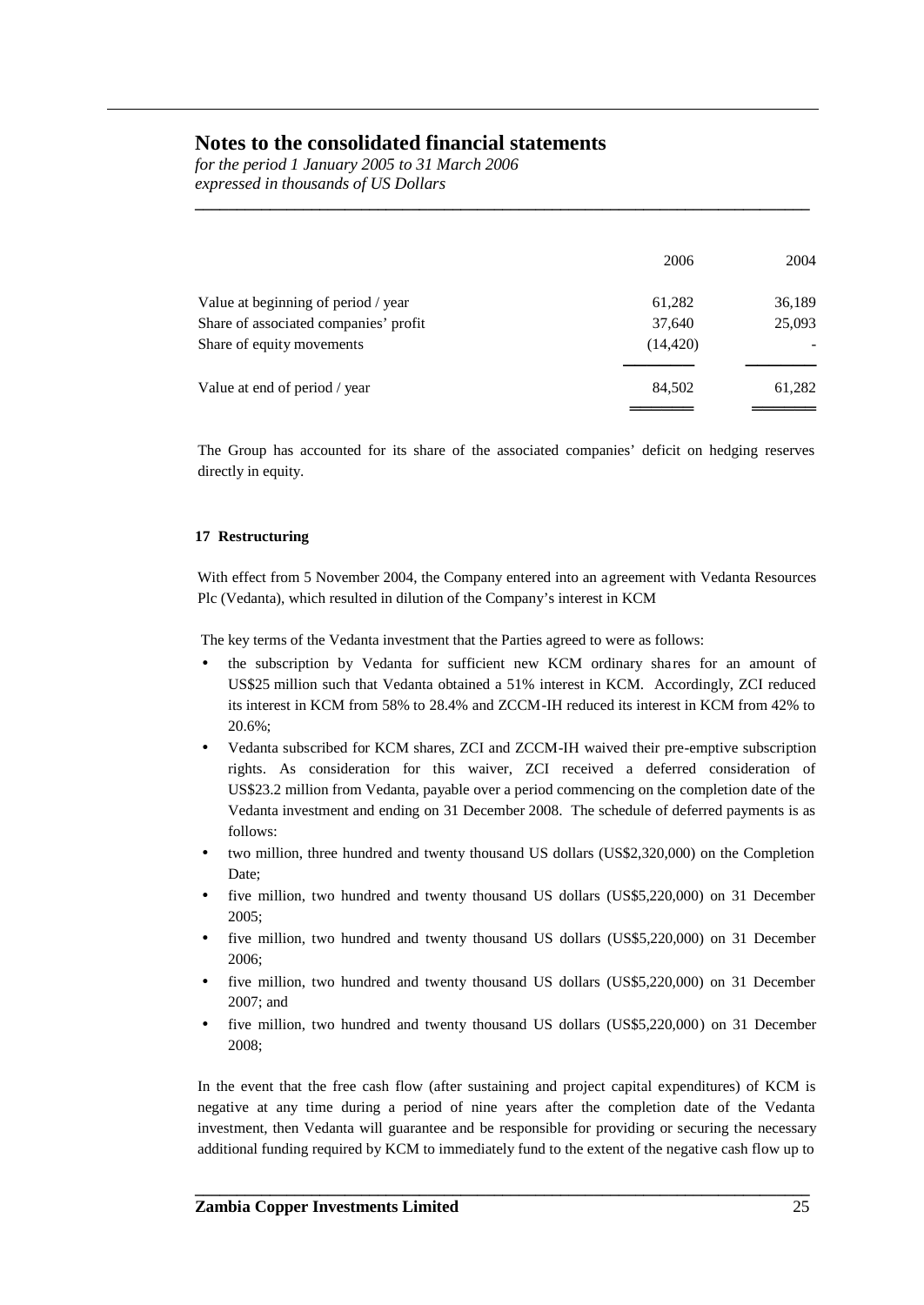*for the period 1 January 2005 to 31 March 2006 expressed in thousands of US Dollars*

but not exceeding a cumulative amount of US\$220 million ("standby funding commitment"). Should this standby funding commitment be provided by Vedanta in the form of equity, it will be nondilutive to existing shareholders.

**\_\_\_\_\_\_\_\_\_\_\_\_\_\_\_\_\_\_\_\_\_\_\_\_\_\_\_\_\_\_\_\_\_\_\_\_\_\_\_\_\_\_\_\_\_\_\_\_\_\_\_\_\_\_\_\_\_\_\_\_\_\_\_\_\_\_\_\_\_\_\_\_\_\_**

Vedanta has contractually undertaken not to exit KCM prior to 1 January 2008. Thereafter if it wishes to exit, Vedanta is required to provide a twelve month notice period during which time it will provide management to KCM and it will pay an exit fee equivalent to the following years budgeted capital expenditure (as adjusted for any over or under spending of capital expenditure in prior financial periods), with its standby funding commitment terminating on the exit date.

Vedanta has agreed that KCM will set aside a portion of its future annual free cash flow to create a cash reserve so that the shareholders and GRZ have assurance that as cash is accumulated in the reserve, KCM has dedicated funds available to fund its environmental and terminal benefit obligations.

An undertaking has been given by Vedanta to support a feasibility study on the extension of the Konkola ore body by no later than 31 December 2006. Vedanta will contribute US\$1million towards the cost of the feasibility study.

Should the KCM board determine to proceed with further development of the Konkola ore body, Vedanta will be responsible for securing the debt finance necessary in accordance with typical market practices for similar projects. In addition, Vedanta will be required to contribute whatever equity is required by KCM to secure the debt funding. ZCI and ZCCM-IH will be able to follow their rights but should they decline to do so, the additional equity will be contributed by Vedanta on a dilutive basis.

#### **18 Contingencies**

#### *Vedanta call option deed*

Vedanta will have a call option over ZCI's shares in KCM, exercisable on either a positive development decision on the Konkola Ore Body Extension Project or the achievement by Konkola mine, a division of KCM, of 3 million tone per annum (tpa) of ore production for four consecutive quarters. The exercise price will be the prevailing fair market value of ZCI's KCM sh ares as agreed to between ZCI and Vedanta or, failing agreement, as determined by an independent investment bank.

#### *ZCI / ZCCM-IH call option deed*

If the KCM board determines not to proceed with the further development of the Konkola ore body, then ZCI and ZCCM-IH will have a call option over Vedanta's shares in KCM, exercisable on or after 31 December 2009 at the prevailing fair market value of such shares. However, if Vedanta can demonstrate, at any time before the exercise date of the call option, that an additional five years production for the period from 2013 to 2017, at 175 000 tpa of produced finished copper utilising the existing KCM mining licences and adjacent areas is achievable, then in those circumstances the exercise date of the call option will be deferred for a period of five years, such that it may not be exercised prior to 31 December 2014.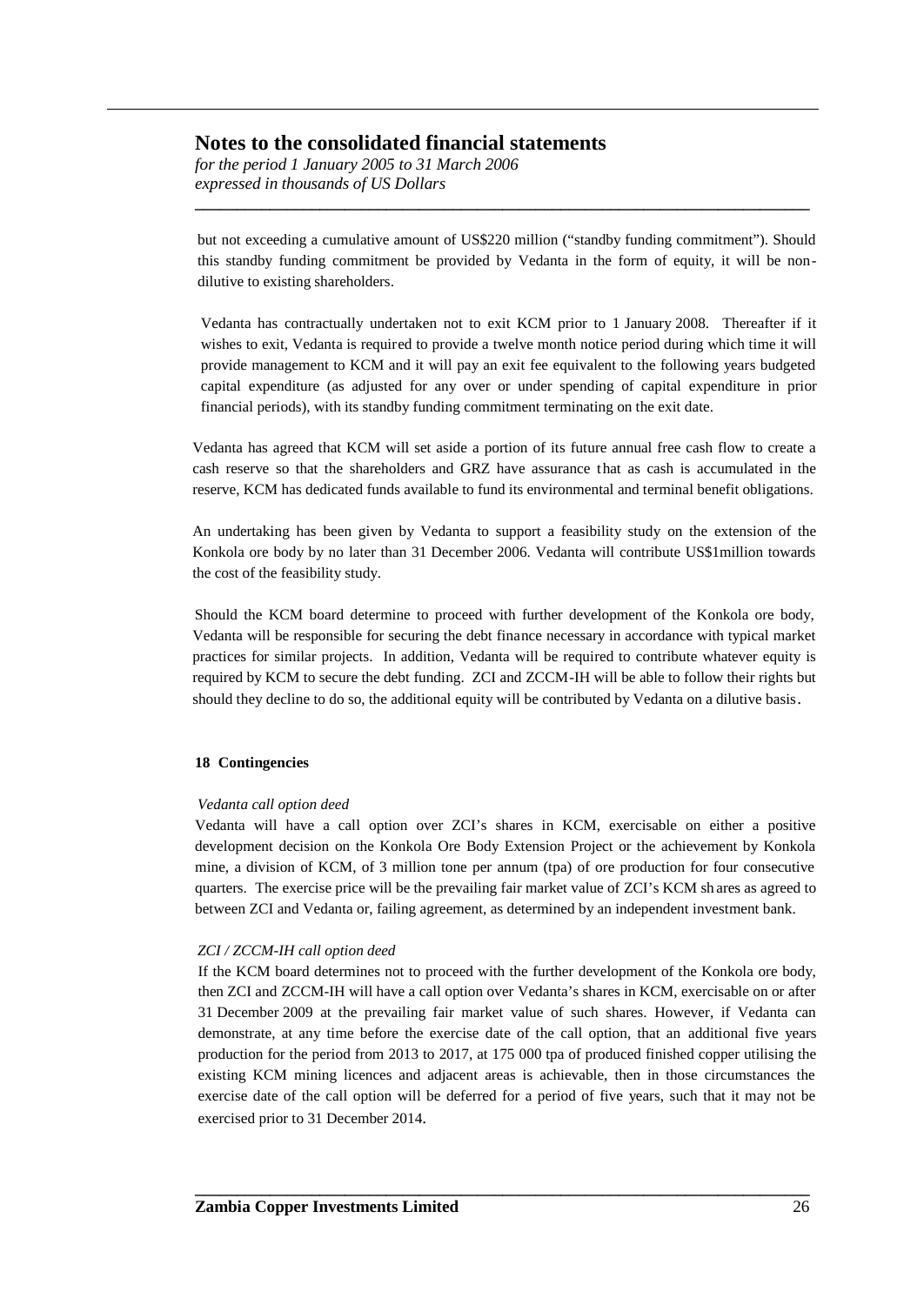*for the period 1 January 2005 to 31 March 2006 expressed in thousands of US Dollars*

During the period, Vendanta gave notice that it was exercising it's option under the Vendanta call option deed. An exercise price was not agreed, and ZCI and Vendanta remain engaged with finalising the terms of reference to be submitted to the independent investment bank for the purposes of settling the letter of engagement and enabling the independent investment bank to progress with the valuation. The Board of Directors has determined that a reliable value can not be assigned to these call options at 31 March 2006.

**\_\_\_\_\_\_\_\_\_\_\_\_\_\_\_\_\_\_\_\_\_\_\_\_\_\_\_\_\_\_\_\_\_\_\_\_\_\_\_\_\_\_\_\_\_\_\_\_\_\_\_\_\_\_\_\_\_\_\_\_\_\_\_\_\_\_\_\_\_\_\_\_\_\_**

#### **19 Related party transactions**

The Company has no employees and in consequence utilises the administrative services of Maitland Luxembourg SA, which is part of the Maitland Group. Steven Georgala is a director of the Maitland Group. The Maitland Group received fees of USD 499,274 (2004: USD 420,027).

The directors of the Company received fees of USD 163,890 (2004: USD 72,750) for their services. In the current period, they received no additional fees for additional work specific to the Vedanta Strategic Equity Partner transaction (2004: USD 95,300), and USD 31,146 additional expenses (2004: USD 35,910). The Company and KCM shared certain common directors; in 2005, T Kamwendo and S Georgala received fees and expenses of USD 45,072 from KCM, and in 2004 B Ireton, D Rodier, and S Georgala received fees and expenses of USD 32,225 from KCM. All directors fees payable to S Georgala are payable to the Maitland Group.

#### **20 Pension costs**

KCM operates a defined contribution pension scheme for certain of its employees. The total contributions charged to the income statement in respect of the scheme operated by the KCM was as follows:

|                                             | 2006 | 2004  |
|---------------------------------------------|------|-------|
| Pension costs charged to operating expenses |      | 2,003 |
| 21 Operating Lease Arrangements             |      |       |
|                                             | 2006 | 2004  |
| Lease payments paid under operating leases  | -    | 311   |
|                                             |      |       |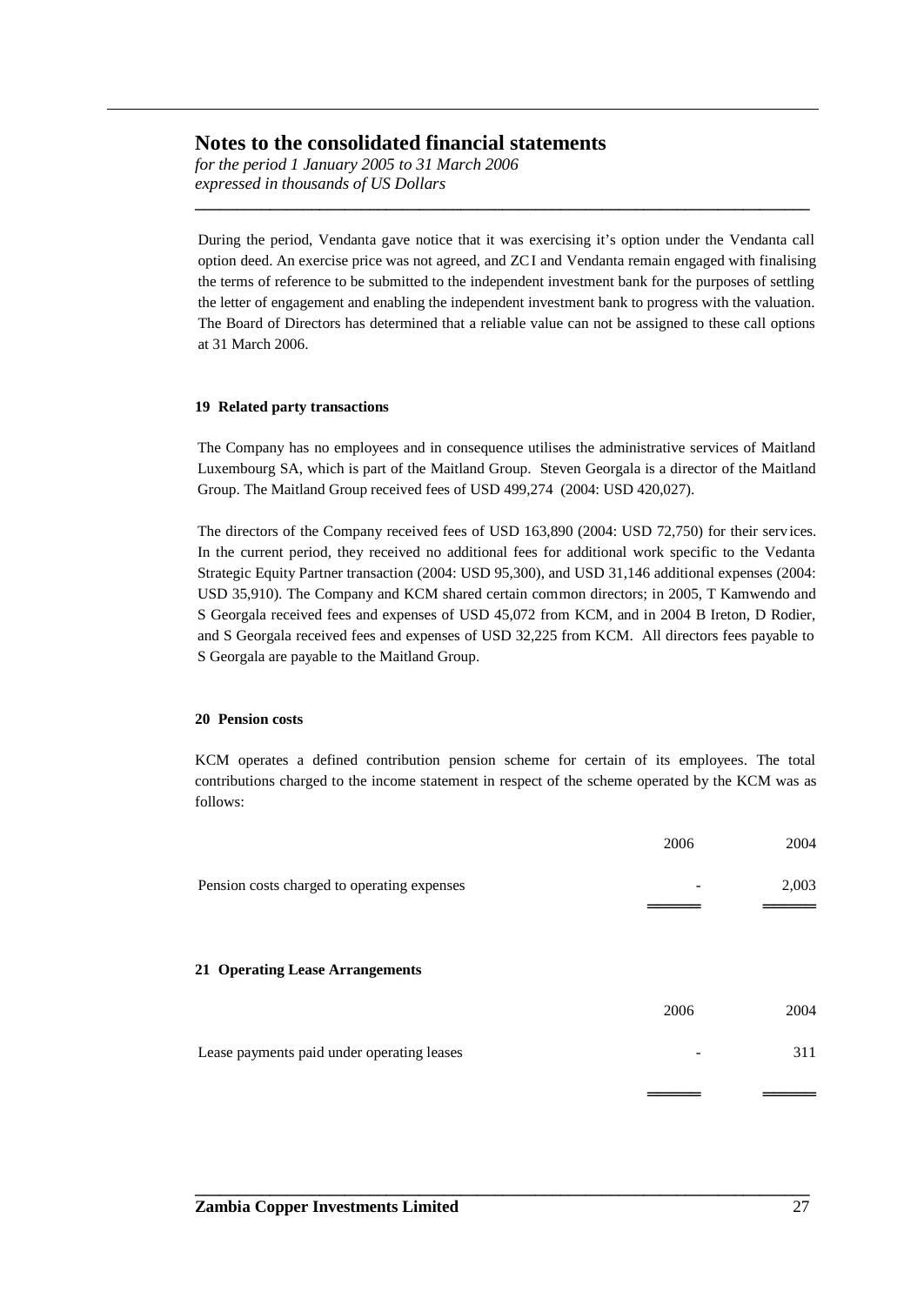*for the period 1 January 2005 to 31 March 2006 expressed in thousands of US Dollars*

#### **22 Minority Interest**

Until 31 October 2004, the minority interest represented 42% of the restructured capital and reserves of KCM. Since 1 November 2004, the Company no longer has a controlling interest in KCM (see note 17).

**\_\_\_\_\_\_\_\_\_\_\_\_\_\_\_\_\_\_\_\_\_\_\_\_\_\_\_\_\_\_\_\_\_\_\_\_\_\_\_\_\_\_\_\_\_\_\_\_\_\_\_\_\_\_\_\_\_\_\_\_\_\_\_\_\_\_\_\_\_\_\_\_\_\_**

#### **23 Subsequent events**

ZCI and Vendanta remain engaged with finalising the terms of reference to be submitted to the Independent Bank for the purposes of settling the letter of engagement and enabling the Independent Bank to progress with the valuation of ZCI's holding 28.4% of KCM in accordance with the terms of the Vendanta call option deed (see note 18).

#### **24 Holding company**

There is no ultimate holding company.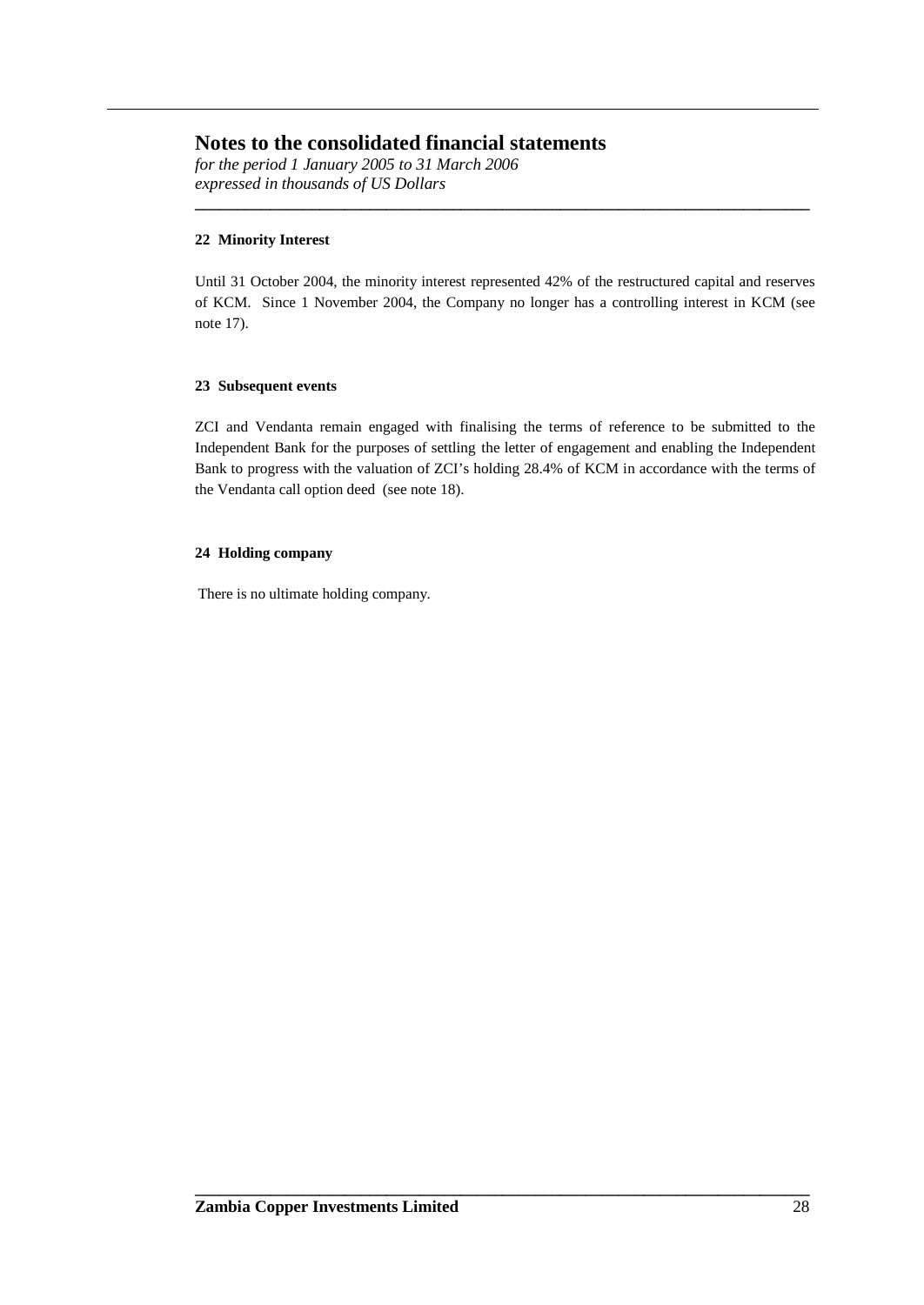## **Report of the auditors**

To the Shareholders of Zambia Copper Investments Limited Clarendon House 2 Church Street Hamilton Bermuda

#### **AUDITORS' REPORT**

**\_\_\_\_\_\_\_\_\_\_\_\_\_\_\_\_\_\_\_\_\_\_\_\_\_\_\_\_\_\_\_\_\_\_\_\_\_\_\_\_\_\_\_\_\_\_\_\_\_\_\_\_\_\_\_\_\_\_\_\_\_\_\_\_\_\_\_\_\_\_\_\_\_\_**

We have audited the accompanying consolidated balance sheet of Zambia Copper Investments Limited ("the Company") as of 31 March 2006, and the related consolidated statements of income, changes in equity and cash flows for the period from 1 January 2005 to 31 March 2006. These consolidated financial statements are the responsibility of the Company's management. Our responsibility is to express an opinion on these financial statements based on our audit. The consolidated financial statements of the Company as of and for the year ended 31 December 2004 prior to the restatements described in Note 7 to these consolidated financial statements, were audited by another auditor whose report dated 16 August 2005 expressed an unqualified opinion on those statements.

We conducted our audit in accordance with International Standards on Auditing. Those Standards require that we plan and perform the audit to obtain reasonable assurance about whether the financial statements are free of material misstatement. An audit includes examining, on a test basis, evidence supporting the amounts and disclosures in the financial statements. An audit also includes assessing the accounting principles used and significant estimates made by management, as well as evaluating the overall financial statement presentation. We believe that our audit provides a reasonable basis for our opinion.

In our opinion, the consolidated financial statements give a true and fair view of the financial position of the Company as of 31 March 2006, and of the results of its operations and its cash flows for the period then ended in accordance with International Financial Reporting Standards.

Without qualifying our opinion, we draw attention to Note 7 to the consolidated financial statements. During 2006, an error was discovered in the consolidated financial statements of the Company as of and for the year ended 31 December 2004. The related corresponding figures for 31 December 2004 have been restated accordingly.

**\_\_\_\_\_\_\_\_\_\_\_\_\_\_\_\_\_\_\_\_\_\_\_\_\_\_\_\_\_\_\_\_\_\_\_\_\_\_\_\_\_\_\_\_\_\_\_\_\_\_\_\_\_\_\_\_\_\_\_\_\_\_\_\_\_\_\_\_\_\_\_\_\_\_**

Luxembourg, 17 July 2006 KPMG Audit S.à r.l.

Réviseurs d'Entreprises

Ph. Meyer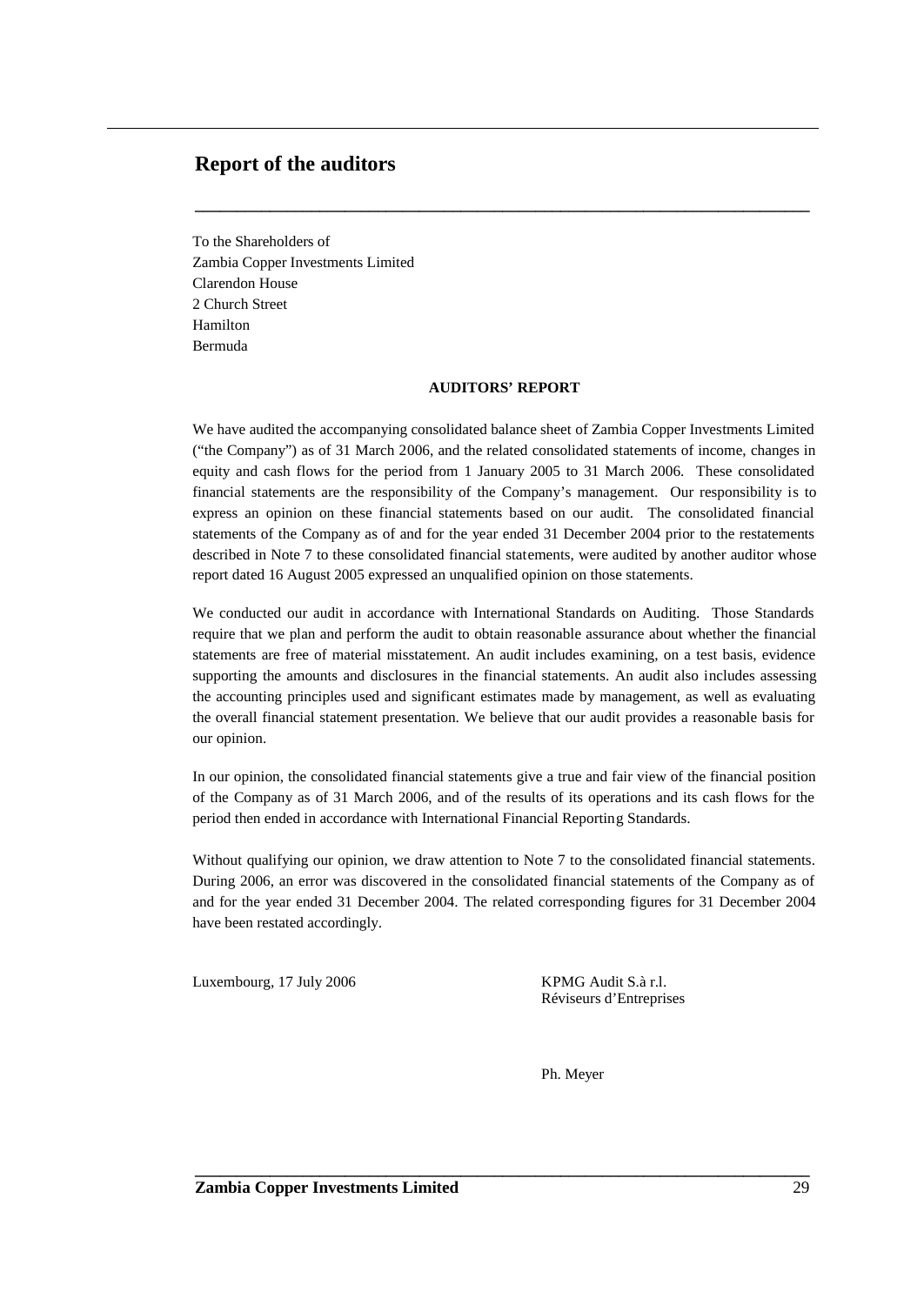## **Notice of Annual General Meeting**

Notice is hereby given that the thirty-sixth annual general meeting of the shareholders of Zambia Copper Investments Limited will be held at the offices of Maitland Luxembourg SA, 6 rue Adolphe Fischer, Luxembourg, on Wednesday 16 August 2006 at 11h00 for the following business:

**\_\_\_\_\_\_\_\_\_\_\_\_\_\_\_\_\_\_\_\_\_\_\_\_\_\_\_\_\_\_\_\_\_\_\_\_\_\_\_\_\_\_\_\_\_\_\_\_\_\_\_\_\_\_\_\_\_\_\_\_\_\_\_\_\_\_\_\_\_\_\_\_\_\_**

- 1. To consider the financial statements and the reports of the directors and auditors for the fifteen-month period to 31 March 2006.
- 3. To propose the re-election of T Kamwendo, who retires in terms of the Bye-Laws of the company, and being eligible, recommended and available has offered himself for reelection.
- 4. To propose the re-election of D.D. Rodier, who retires in terms of the Bye-Laws of the company, and being eligible, recommended and available has offered himself for reelection.
- 5. To propose the re-election of S. Georgala, who retires in terms of the Bye-Laws of the company, and being eligible, recommended and available has offered himself for reelection.
- 6. To propose the re-election of M Clerc, who retires in terms of the Bye-Laws of the company, and being eligible, recommended and available has offered himself for reelection.
- 7. To ratify and approve all actions taken by the directors of ZCI to the date of this Annual General Meeting.
- 8. To approve the remuneration of the directors for the period ended 31 March 2006.
- 9. To reappoint the auditors and to fix their remuneration.

Shareholders who have not dematerialised their shares or who have dematerialised their shares with "own name" registration are entitled to attend and vote at the meeting and are entitled to appoint a proxy or proxies to attend, speak and vote in their stead. The person so appointed need not be a member. Proxy forms should be forwarded to reach the company's transfer secretaries, Computershare Investor Services 2004 (Pty) Limited, 70 Marshall Street, Johannesburg, 2001 or posted to the transfer secretaries at P O Box 61051, Marshalltown, 2107, South Africa, so as to be received by not more than 48 hours before the time fixed for the holding of the meeting at 11h00 on Wednesday 16 August 2006. Proxy forms should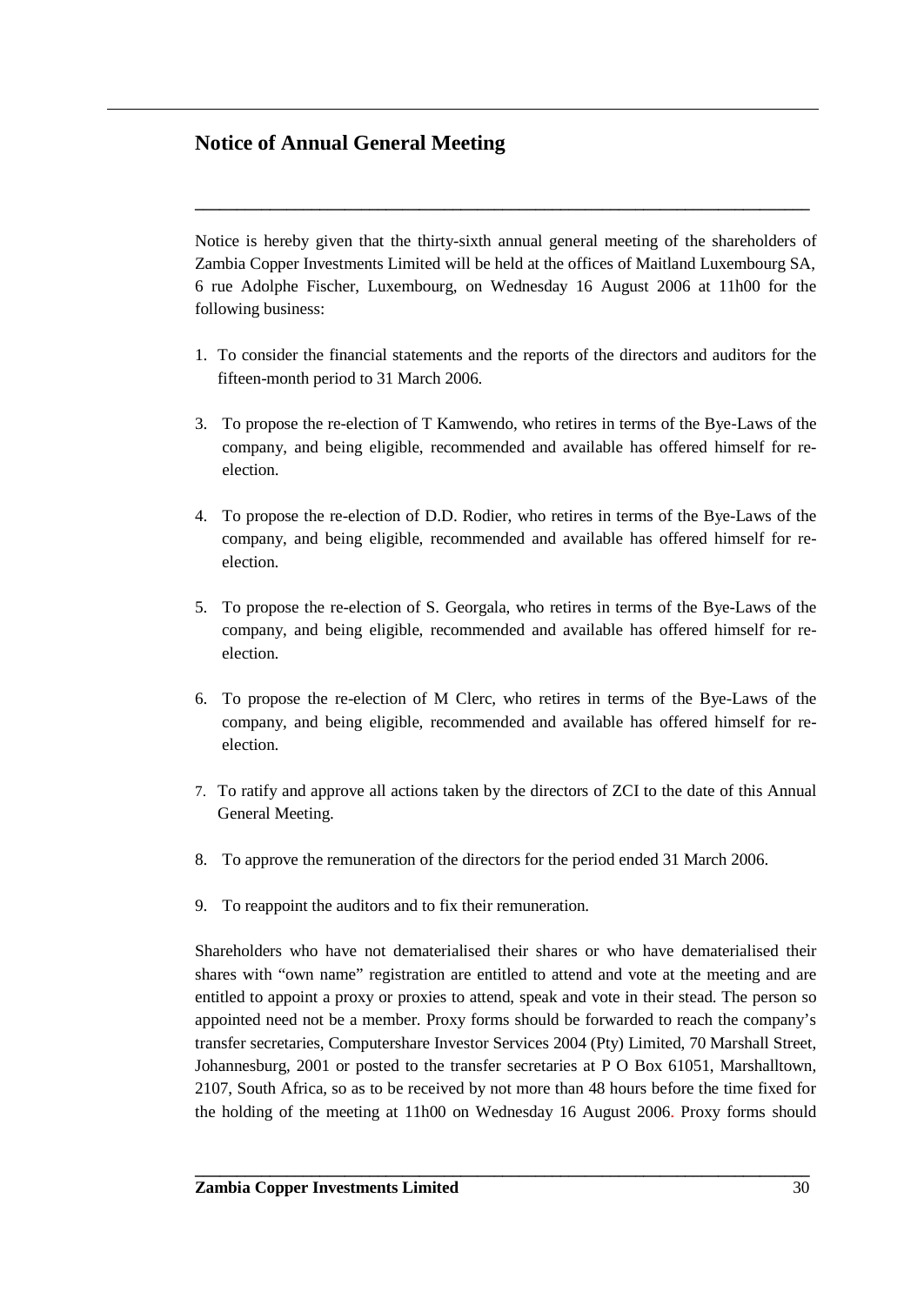only be completed by members who have not dematerialised their shares or who have dematerialised their shares with "own name" registration.

**\_\_\_\_\_\_\_\_\_\_\_\_\_\_\_\_\_\_\_\_\_\_\_\_\_\_\_\_\_\_\_\_\_\_\_\_\_\_\_\_\_\_\_\_\_\_\_\_\_\_\_\_\_\_\_\_\_\_\_\_\_\_\_\_\_\_\_\_\_\_\_\_\_\_**

On a show of hands, every member of the company present in person or represented by proxy shall have on vote only. On a poll, every member of the company shall have one vote for every share held in the company by such member.

Members who have dematerialised their shares, other than those members how have dematerialised their shares with "own name" registration should contact their Central Securities Depository Participant (CSDP) or broker in the manner and time stipulated in their agreement:

- to furnish them with their voting instructions; and
- in the event that they wish to attend the meeting, to obtain the necessary authority to do so.

A form of proxy is enclosed with this annual report.

By order of the board of directors

John B. Mills **Secretary** 

Dated: 17 July 2006